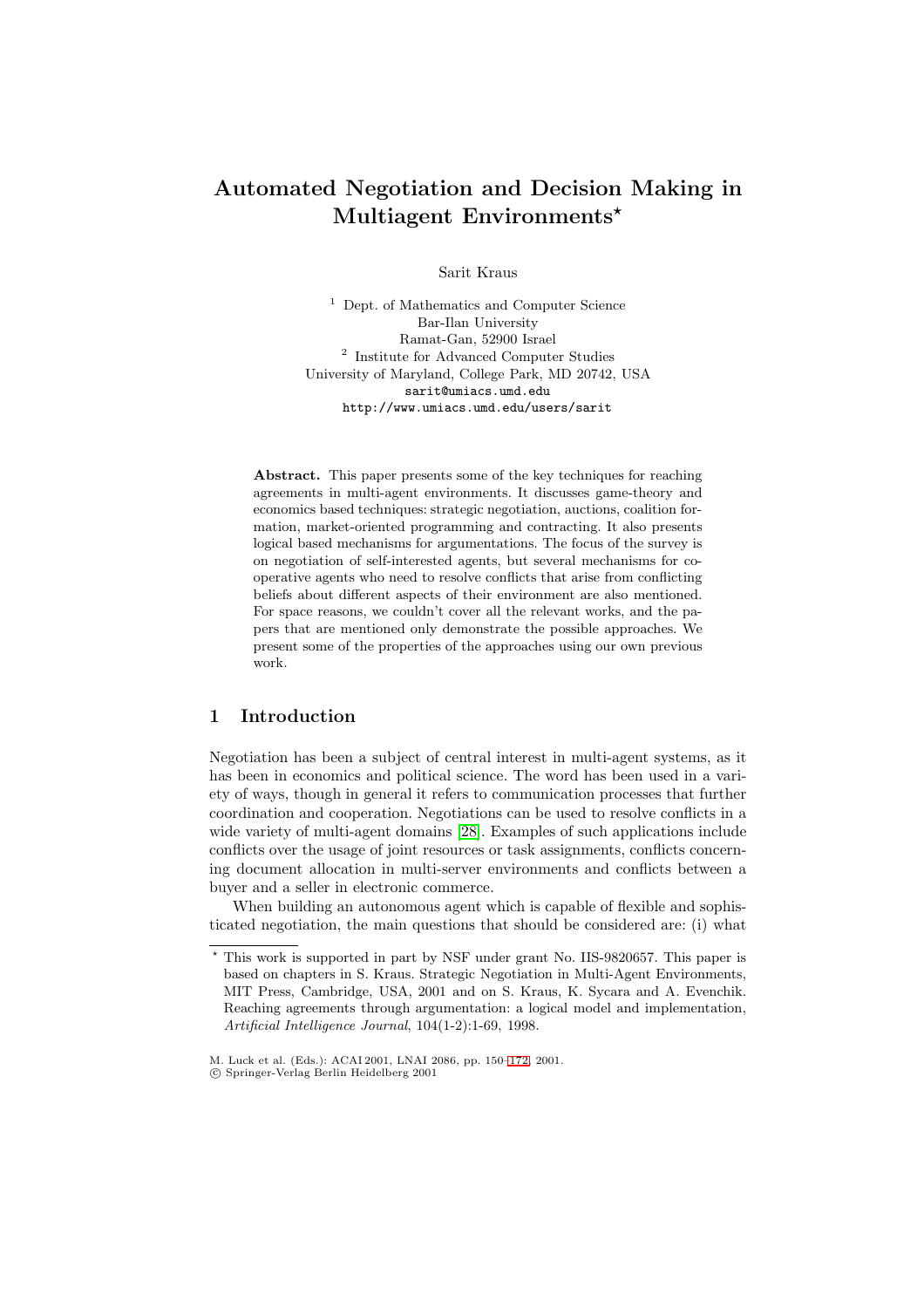negotiation protocol will be used? (ii) what reasoning model, decision making procedures and strategies will the agents employ?

Several protocols for auctions, strategic negotiation and coalition formation are considered and we discuss their applicability in various multi-agent domains. We will present formal models for agent reasoning and we will discuss methods for identifying strategies for agents interacting using a specific protocol.

Evaluation of the results of multi-agent protocols is not an easy task. Since the agents are self-interested, when saying, for example, a "negotiation was successful" the question "successful for whom?" must be asked, since each agent is concerned only about its own benefits or losses from the resolution of the negotiation. Nevertheless, there are certain parameters that can be used to evaluate different protocols.

**Negotiation Time:** Negotiations which end without delay are preferred over negotiations which are time-consuming.

It is assumed that a delay in reaching an agreement causes an increase in the cost of communication and computation time spent on the negotiation. We want to prevent the agents from spending too much time on negotiations resulting in deviation from their timetables for satisfying their goals.

**Efficiency:** An efficient outcome of the negotiations is preferred. In other words, an outcome that increases the number of agents which will be satisfied by the negotiation results and the agents' satisfaction levels from the negotiation results.

Thus, it is preferred that the agents reach *Pareto optimal* agreements<sup>[1](#page-1-0)</sup> In addition, if there is an agreement that is better for all the agents than opting out, then it is preferred that the negotiations will end with an agreement.

- **Simplicity:** Negotiation processes that are simple and efficient are better than complex processes. Being a "simple strategy" means that it is feasible to build it into an automated agent. A "simple strategy" also presumes that an agent will be able to compute the strategy in a reasonable amount of time.
- **Stability:** A set of negotiation strategies are stable if, given that all the other agents included in the set are following their strategies, it is beneficial to an agent to follow its strategy too. Negotiation protocols which have stable strategies are more useful in multiagent environments than protocols which are unstable. If there are stable strategies, we can recommend to **all** agent designers to build the relevant strategies into their agents. No designer will benefit by building agents that use any other strategy.
- **Money transfer:** Money transfer may be used to resolve conflicts. For example, a server may "sell" a data item to another server when relocating this item. This can be done by providing the agents with a monetary system and with a mechanism for secure payments. Since maintaining such a monetary system requires resources and efforts, negotiation protocols that do not require money transfers are preferred.

<span id="page-1-0"></span><sup>1</sup> An agreement is Pareto optimal if there is no other agreement that dominates it, i.e., there is no other agreement that is better for some of the agents and not worse for the others.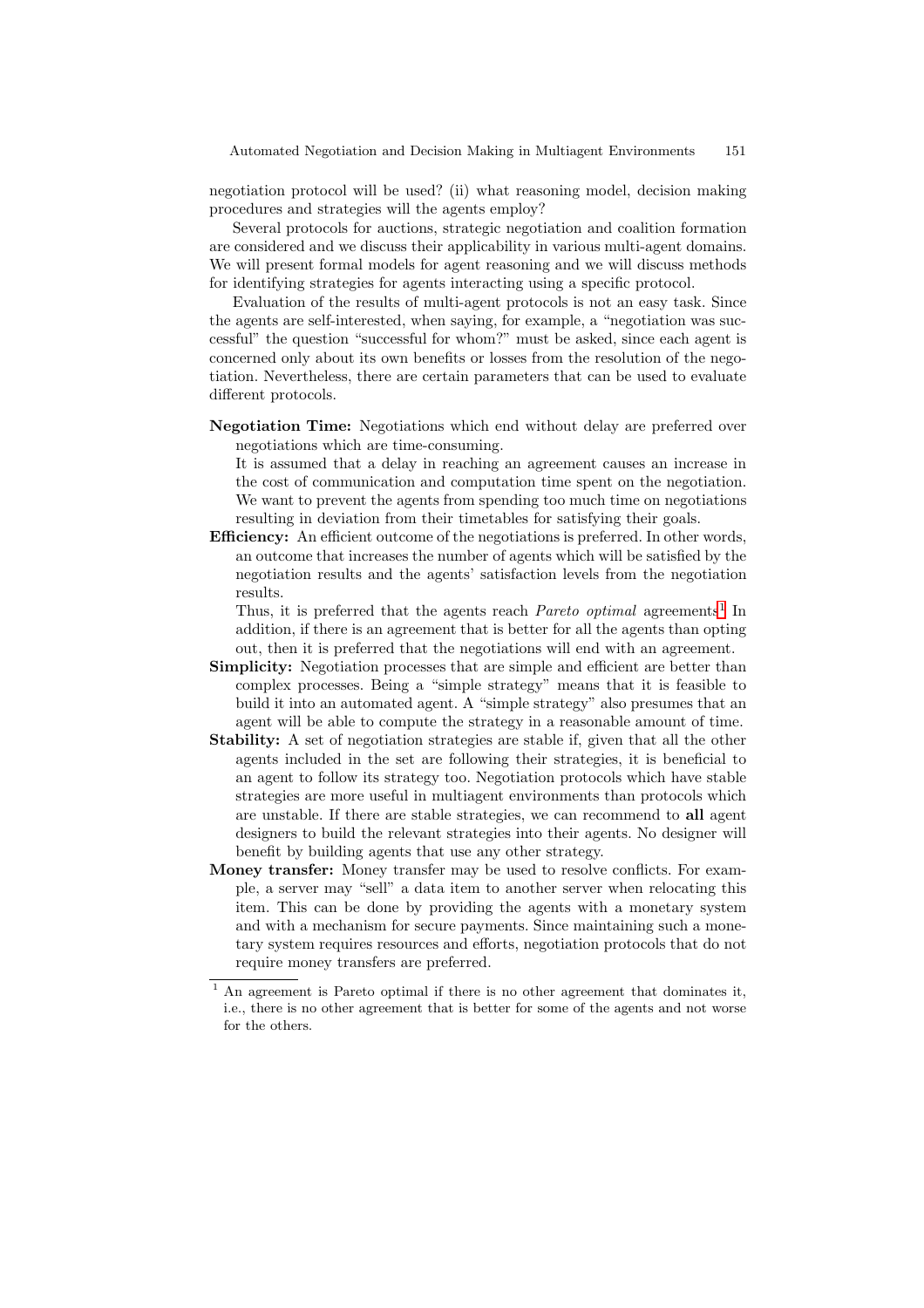The remainder of this paper is structured as follows. In the next section we will present a short survey of negotiation approaches in Distributed Artificial Intelligence (DAI) and in social sciences. Then we will discuss the strategicnegotiation model (section [2.3\)](#page-3-0) which is based on the game-theory model of bargaining with alternating offers. Auctions are discussed in section [3,](#page-8-0) and marketoriented programming is briefly discussed in section [4.](#page-10-0) Agents can also cooperate by forming coalitions. This form of cooperation is presented in section [5.](#page-10-1) Contracting which is another form of reaching cooperation is surveyed in section [6.](#page-12-0) Finally, logical approaches to negotiation are presented in section [7.](#page-13-0)

# **2 Negotiation Models**

We will first present a short survey of various negotiation approaches in Distributed Artificial Intelligence. Then, we will describe the two main approaches to negotiations in the social sciences and will demonstrate the application of one of the approaches to multiagent systems.

#### <span id="page-2-0"></span>**2.1 Negotiation Models in DAI**

Negotiations were used in DAI both in Distributed Problem Solving (DPS) where the agents are cooperative and in Multiagent Systems (MA) where the agents are self-interested. Several works in DPS use negotiation for distributed planning and distributed search for possible solutions for hard problems. For example, Conry et al. [\[10\]](#page-17-1) suggest multi-stage negotiation to solve distributed constraint satisfaction problems when no central planner exists. Moehlman and Lesser [\[52\]](#page-19-0) use negotiation as a tool for distributed planning: each agent has certain important constraints, and it tries to find a feasible solution using a negotiation process. They applied this approach in the Phoenix fireman array. Lander and Lesser [\[44\]](#page-18-0) use a negotiation search, which is a multi-stage negotiation as a means of cooperation while searching and solving conflicts among the agents.

For the MA environments, Rosenschein and Zlotkin [\[73\]](#page-19-1) identified three distinct domains where negotiation is applicable and found a different strategy for each domain: (i) Task-Oriented Domain: Finding ways in which agents can negotiate to come to an agreement, and allocating their tasks in a way that is beneficial to everyone; (ii) State-Oriented Domain: Finding actions which change the state of the "world" and serve the agents' goals; and (iii) Worth-Oriented Domain: Same as (ii) above, but, in this domain, the decision is taken according to the maximum utility the agents gain from the states.

Sycara [\[100,](#page-21-0)[99\]](#page-21-1) presented a model of negotiation that combines case-based reasoning and optimization of multi-attribute utilities. In her work agents try to influence the goals and intentions of their opponents. Kraus and Lehmann [\[39\]](#page-18-1) developed an automated Diplomacy player that negotiates and plays well in actual games against human players. Sierra et al. [\[94\]](#page-21-2) present a model of negotiation for autonomous agents to reach agreements about the provision of service by one agent to another. Their model defines a range of strategies and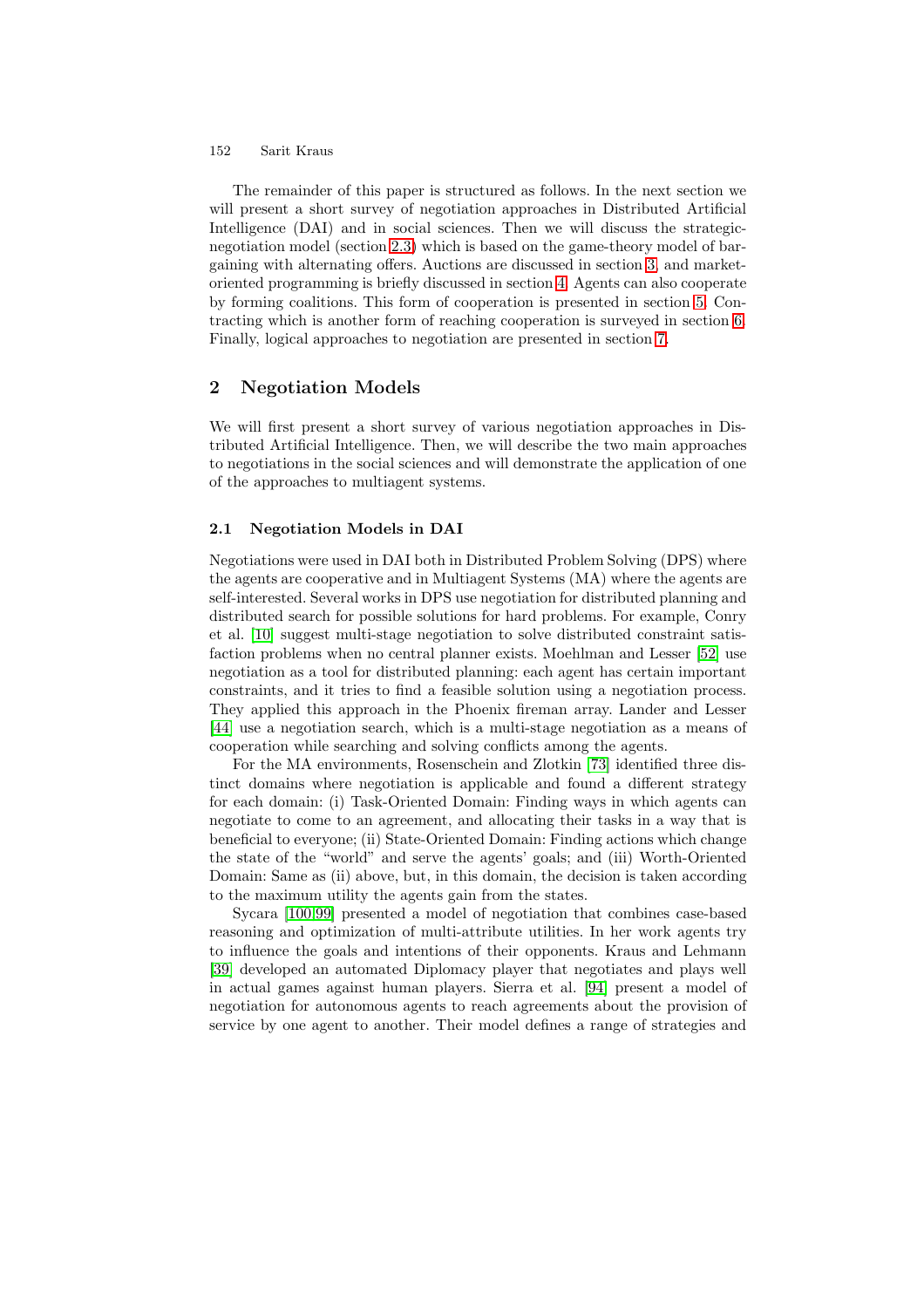tactics, distilled from intuition about good behavioral practice in human negotiation, that agents can employ to generate offers and evaluate proposals. Zeng and Sycara [\[116\]](#page-22-1) consider negotiation in a marketing environment with a learning process in which the buyer and the seller update their beliefs about the opponent's reservation price<sup>[2](#page-3-1)</sup> using the Bayesian rule. Sandholm and Lesser [\[85\]](#page-20-0) discuss issues, such as levels of commitment, that arise in automated negotiation among self-interested agents whose rationality is bounded by computational complexity.

#### **2.2 Negotiation Approaches in the Social Sciences**

In social sciences there are two main approaches to the development of theories relating to negotiation. The first approach is the formal theory of bargaining e.g., [\[75](#page-20-1)[,62\]](#page-19-2), constituting a formal, game-theoretic approach that provides clear analyses of various situations and precise results concerning the strategy a negotiator should choose. However, this approach can only be applied to situations satisfying very restricted assumptions. In particular, this approach assumes that the agents are acting rationally, have large computation capabilities and follow strict negotiation protocols.

The second approach, which we refer to as the negotiation guides approach, comprises informal theories which attempt to identify possible general beneficial strategies for a negotiator. The works based on this approach advise a negotiator how to behave in order to reach beneficial results in a negotiation (see, for example, [\[68](#page-19-3)[,13,](#page-17-2)[11](#page-17-3)[,32](#page-18-2)[,29](#page-18-3)[,22\]](#page-17-4)). These negotiation guides do not presuppose the strong restrictions and assumptions presented in the game-theoretic models. Applying these methods to automated systems is more difficult than using the first approach, since there are neither formal theories nor strategies that can be used.[3](#page-3-2) In the next section we demonstrate the application of the formal approach to multiagent systems.

#### <span id="page-3-0"></span>2.3 Strategic Negotiation

The strategic-negotiation model is based on Rubinstein's model of alternating offers [\[77\]](#page-20-2). In the strategic model there are *N* agents,  ${\bf Agents} = \{A_1, ..., A_N\}$ . The agents need to reach an agreement on a given issue. It is assumed that the agents can take actions in the negotiation only at certain times in the set  $\mathcal{T} = \{0, 1, 2...\}$  that are determined in advance and are known to the agents.

In each period  $t \in \mathcal{T}$  of the negotiation, if the negotiation has not terminated earlier, an agent whose turn it is to make an offer at time *t*, will suggest a possible

<span id="page-3-1"></span> $^{\rm 2}$  The reservation price of the seller is the price below which the seller refuses to sell. The reservation price of the buyer is the price above which the buyer refuses to buy.

<span id="page-3-2"></span><sup>3</sup> These methods can be used in domains where people interact with each other and with automated systems, and situations where automated systems interact in environments without predefined regulations. These informal models can serve as guides for the development of negotiation heuristics [\[39\]](#page-18-1) or as a basis for the development of a logical negotiation model [\[40\]](#page-18-4).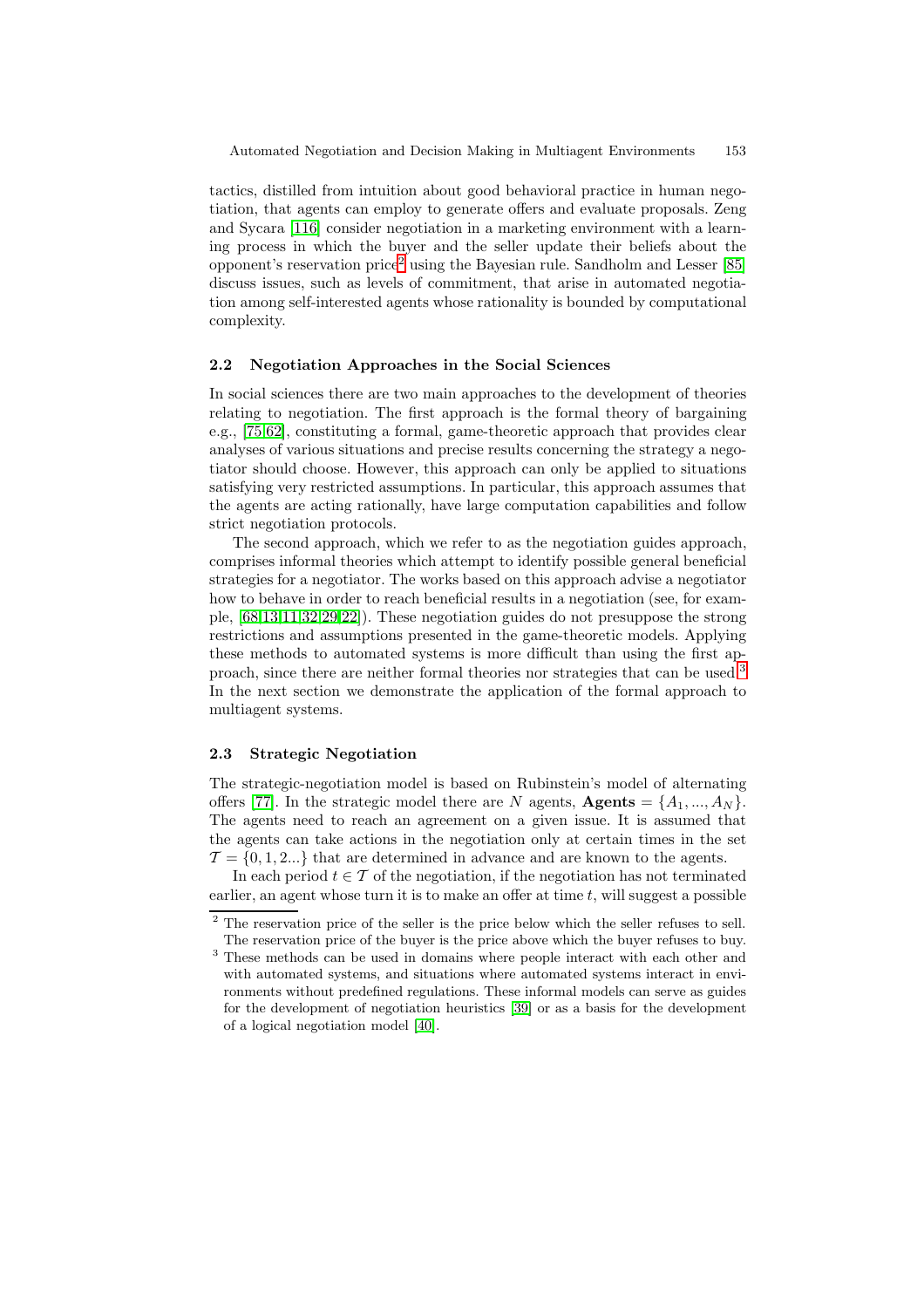agreement (with respect to the specific negotiation issue), and each of the other agents may either accept the offer (choose Yes), reject it (choose No), or opt out of the negotiation (choose Opt). If an offer is accepted by all the agents (i.e., all of them choose Yes), then the negotiation ends, and this offer is implemented. If at least one of the agents opts out of the negotiation, then the negotiation ends and a conflictual outcome results. If no agent has chosen "Opt," but at least one of the agents has rejected the offer, the negotiation proceeds to period *t* + 1, and the next agent makes a counteroffer, the other agents respond, and so on. We assume that an agent responding to an offer is not informed of the other responses during the current negotiation period. We call this protocol a *simultaneous response* protocol.<sup>[4](#page-4-0)</sup>  $j(t)$  will denote the agent that makes an offer at time period *t*. The following example demonstrate these notions.

<span id="page-4-1"></span>*Example 1 (Data Allocation in Large Databases).* There are several information servers, in different geographical areas. Each server stores data, which has to be accessible by clients not only from its geographical area but also from other areas. The topics of interest of each client change dynamically over time, and the set of clients may also change over time. Periodically, new data arrive at the system, and have to be located at one of the servers in the distributed system.

Each server is independent and has its own commercial interests. The servers would like to cooperate with each other in order to make more information available to their clients. Since each server has its own preferences regarding possible data allocations, its interests may conflict with the interests of some of the other servers.

A specific example of a distributed information system is the Data and Information System component of the Earth Observing System (EOSDIS) of NASA [\[56\]](#page-19-4). It is a distributed system which supports archival data and distribution of data at multiple and independent data centers (called DAACs). The current policy for data allocation in NASA is static: each DAAC specializes in some topics. When new data arrive at a DAAC, the DAAC checks if the data is relevant to one of its topics, and, if so, it uses criteria, such as storage cost, to determine whether or not to accept the data and store them in its database. The DAAC communicates with other DAACs in those instances in which the data item encompasses the topics of multiple DAACs, or when a data item presented to one DAAC is clearly in the jurisdiction of another DAAC, and then a discussion takes place among the relevant DAAC managers. However, this approach does not take into consideration the location of the information clients, and this may cause delays and transmission costs if data items are stored far from their potential users. Moreover, this method can cause rejection of data items if they do not fall within the criteria of any DAAC, or if they fall under the criteria of a DAAC which cannot support this new product because of budgetary problems.

In this example the agents negotiate to reach an agreement that specifies the location of *all* the relevant data items. In the first time period, the first server

<span id="page-4-0"></span><sup>4</sup> A sequential protocol is considered in [\[14\]](#page-17-5). In this protocol an agent responding to an offer is informed of the responses of the preceding agents (assuming that the agents are arranged in a specific order).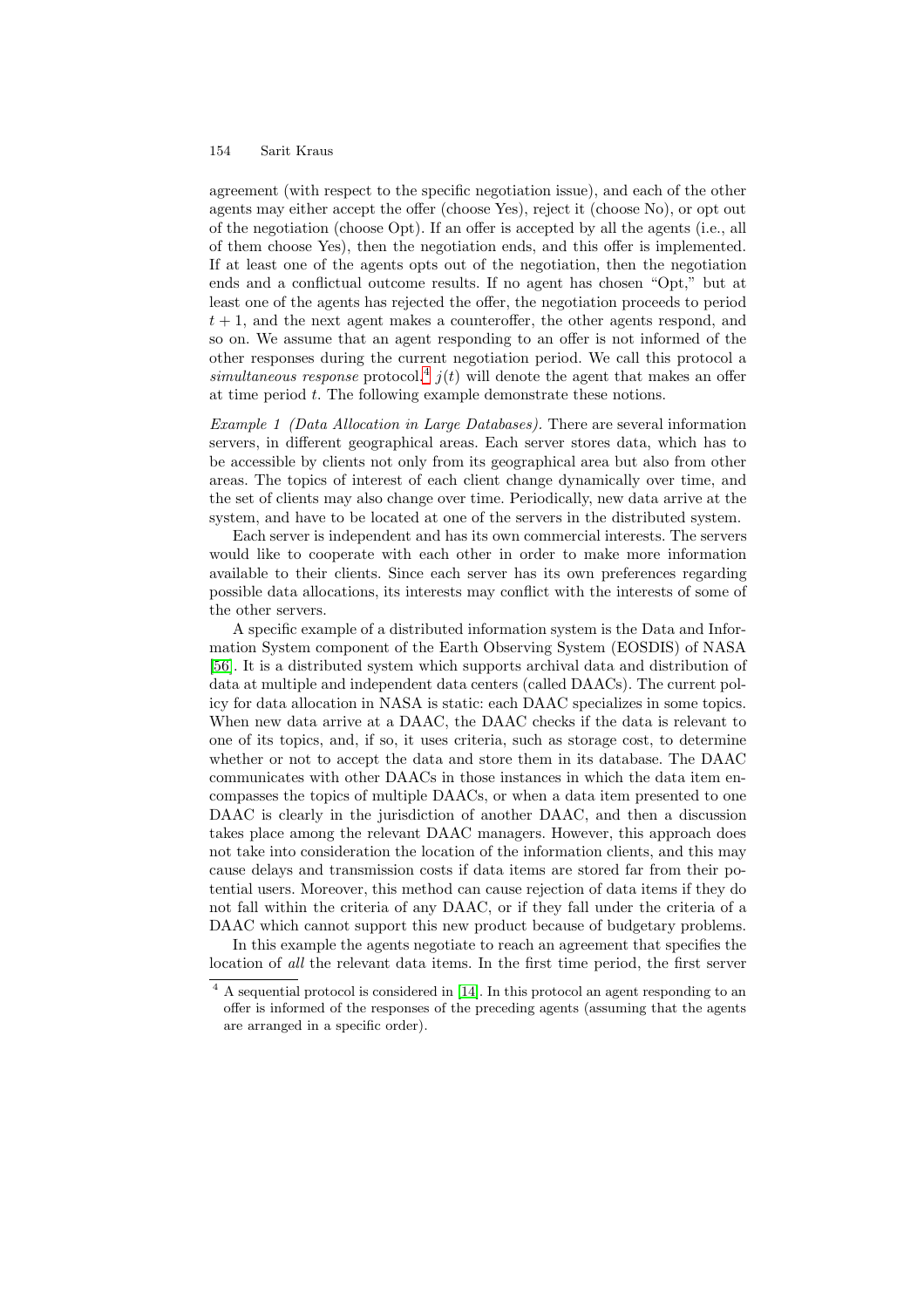offers an allocation, and the other agents either accept the offer, reject it or opt out of the negotiation. If an offer is accepted by all the agents, then the negotiation ends and the proposed allocation is implemented. If at least one of the agents opts out of the negotiation, then a predefined *conflict allocation* is implemented, as described in [\[87\]](#page-20-3). If no agent has chosen "Opt," but at least one of the agents has rejected the offer, the negotiation proceeds to the next time period and another agent proposes an allocation, the other agents respond, and so on.

In the strategic-negotiation model there are no rules which bind the agents to any specific strategy. We do not make any assumptions about the offers the agents make during the negotiation. In particular, the agents are not bound to any previous offers that have been made. After an offer is rejected, an agent whose turn it is to suggest a new offer can decide whether to make the same offer again, or to propose a new offer. The protocol only provides a framework for the negotiation process and specifies the termination condition, but there is no limit on the number of periods.

A fair and reasonable method for deciding on the order in which agents will make offers is to arrange them randomly in a specific order before the negotiation begins.<sup>[5](#page-5-0)</sup> That is, the agents will be denoted randomly  $A_1, \ldots, A_N$ . At each time *t*,  $i(t)$  will be  $A_i$  where *i* is equal to  $(t \mod N) + 1$ .

The set of possible agreements is denoted  $S$ . An outcome of the negotiation may be that an agreement  $s \in \mathcal{S}$  will be reached at time  $t \in \mathcal{T}$ . This outcome is denoted by a pair  $(s, t)$ . When one of the agents opts out of the negotiations at time period  $t \in \mathcal{T}$ , the outcome is denoted  $(\mathbf{Opt}, t)$ . For example, in the data allocation scenario (example [1\)](#page-4-1), an agreement is an allocation which assigns each data item to one of the servers. In this case  $S$  is the set of all possible allocations. The symbol **Disagreement** indicates a perpetual disagreement, i.e., the negotiation continues forever without reaching an agreement and without any of the agents opting out.

The agents' *time preferences* and the preferences between agreements and opting out are the driving force of the model. They will influence the outcome of the negotiation. In particular, agents will not reach an agreement which is not at least as good as opting out for all of them. Otherwise, the agent which prefers opting out over the agreement, will opt out.

**Negotiation Strategies** An agent's negotiation strategy specifies for the agent what to do next, for each sequence of offers  $s_0, s_2, s_3, \ldots, s_t$ . In other words, for the agent whose turn it is to make an offer, it specifies which offer to make next. That is, it indicates to the agent which offer to make at  $t + 1$ , if in periods 0 until  $t$  the offers  $s_0, \ldots, s_t$  had been made and were rejected by at least one of the agents, but none of them has opted out. Similarly, in time periods when it is the agent's turn to respond to an offer, the strategy specifies whether to accept

<span id="page-5-0"></span><sup>5</sup> A distributed algorithm for randomly ordering the agents can be based on the methods of [\[6\]](#page-16-0).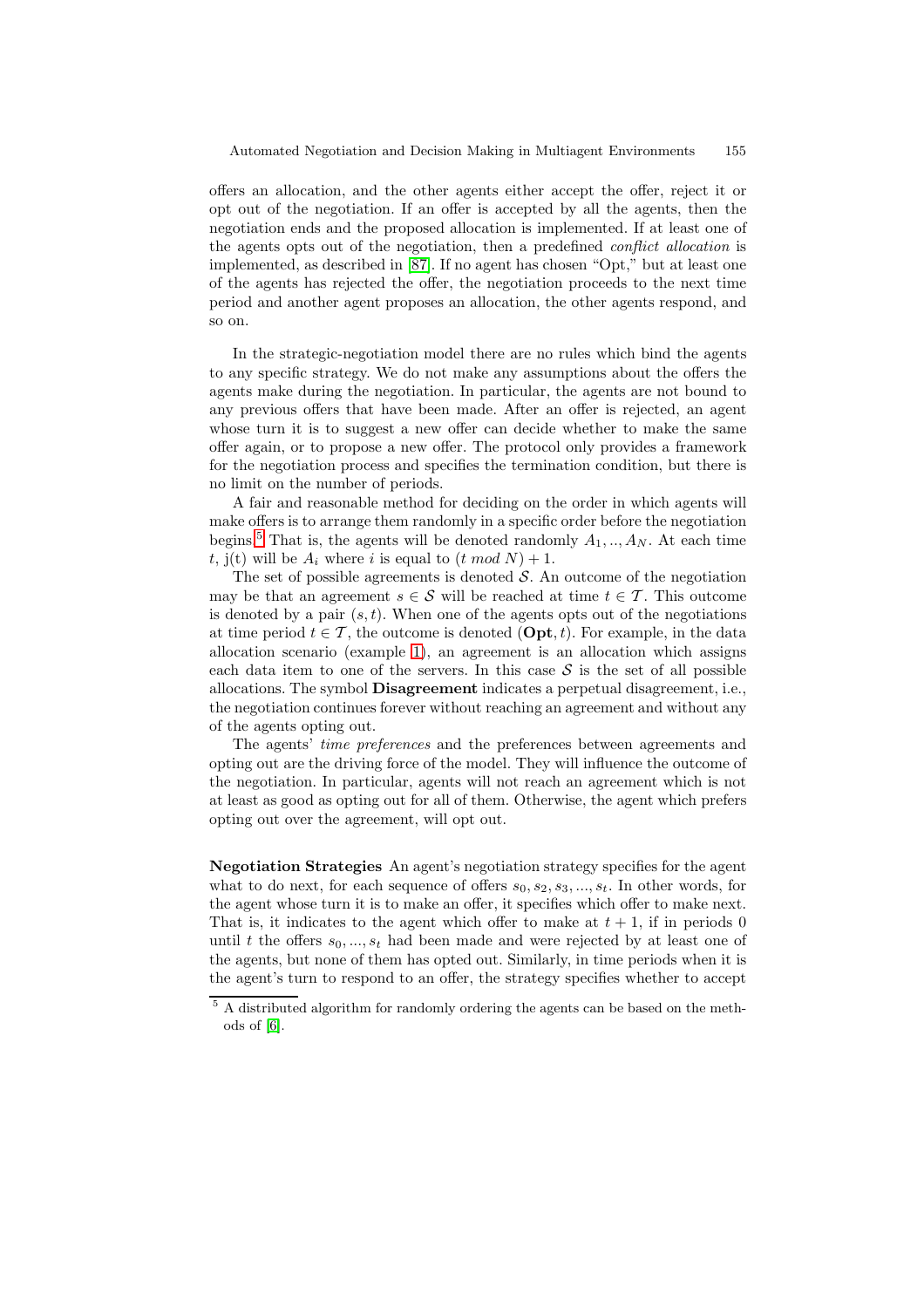the offer, reject it or opt out of the negotiation. A strategy profile is a collection of strategies, one for each agent [\[63\]](#page-19-5).

**Subgame Perfect Equilibria** The main question is how a rational agent will choose its negotiation strategy. A useful notion is the Nash Equilibrium [\[57](#page-19-6)[,47\]](#page-18-5) which is defined as follows:

**Definition 1 (Nash Equilibrium).** *A strategy profile*  $F = \{f_1, ..., f_N\}$  *is a* Nash equilibrium *of a model of alternating offers,if each agent A<sup>i</sup> does not have a different strategy yielding an outcome that it prefers to that generated when it chooses*  $f_i$ *, given that every other agent*  $A_j$  *chooses*  $f_j$ *. Briefly, no agent can* profitably deviate, given the actions of the other agents.

This means, that if all the agents use the strategies specified for them in the strategy profile of the Nash equilibrium, then no agent has a motivation to deviate and use another strategy. However, the use of Nash equilibrium in a model of alternating-offers leads to an absurd Nash equilibria [\[102\]](#page-21-3): an agent may use a threat that would not be carried out if the agent were put in the position to do so, since the threat move would give the agent lower payoff than it would get by not taking the threatened action. This is because Nash equilibrium strategies may be in equilibrium only in the beginning of the negotiation, but may be unstable in intermediate stages. The concept of subgame perfect equilibrium (SPE) [\[63\]](#page-19-5), which is a stronger concept, is defined in the following definition and will be used in order to analyze the negotiation.

**Definition 2 (Subgame perfect equilibrium:).** *A strategy profile is a* subgame perfect equilibrium *of a model of alternating offers if the strategy profile induced in every subgame is a Nash equilibrium of that subgame.*

This means that at any step of the negotiation process, no matter what the history is, no agent has a motivation to deviate and use any strategy other than that defined in the strategy profile.

In situations of incomplete information there is no proper subgame. The *sequential equilibrium* [\[42\]](#page-18-6), which takes the beliefs of the agents into consideration, can be used in the incomplete information situations.

<span id="page-6-0"></span>*Example 2.* The application of the strategic-negotiation model to the data allocation problem of example [1](#page-4-1) was presented in [\[3\]](#page-16-1) . Using this model, the servers have simple and stable negotiation strategies that result in efficient agreements without delays. It was shown that these methods yield better results than the static allocation policy currently used in EOSDIS (see Example [1\)](#page-4-1).

In particular, it was shown that when servers negotiate to reach an agreement on the allocation of data items and they have complete information various agreements can be reached. It was proved that for any possible allocation of the data items that is not worse for any of the agents than opting out, there is a set of stable strategies (one for each server) which leads to this outcome. That is, suppose *alloc* is a specific allocation which all the servers prefer than opting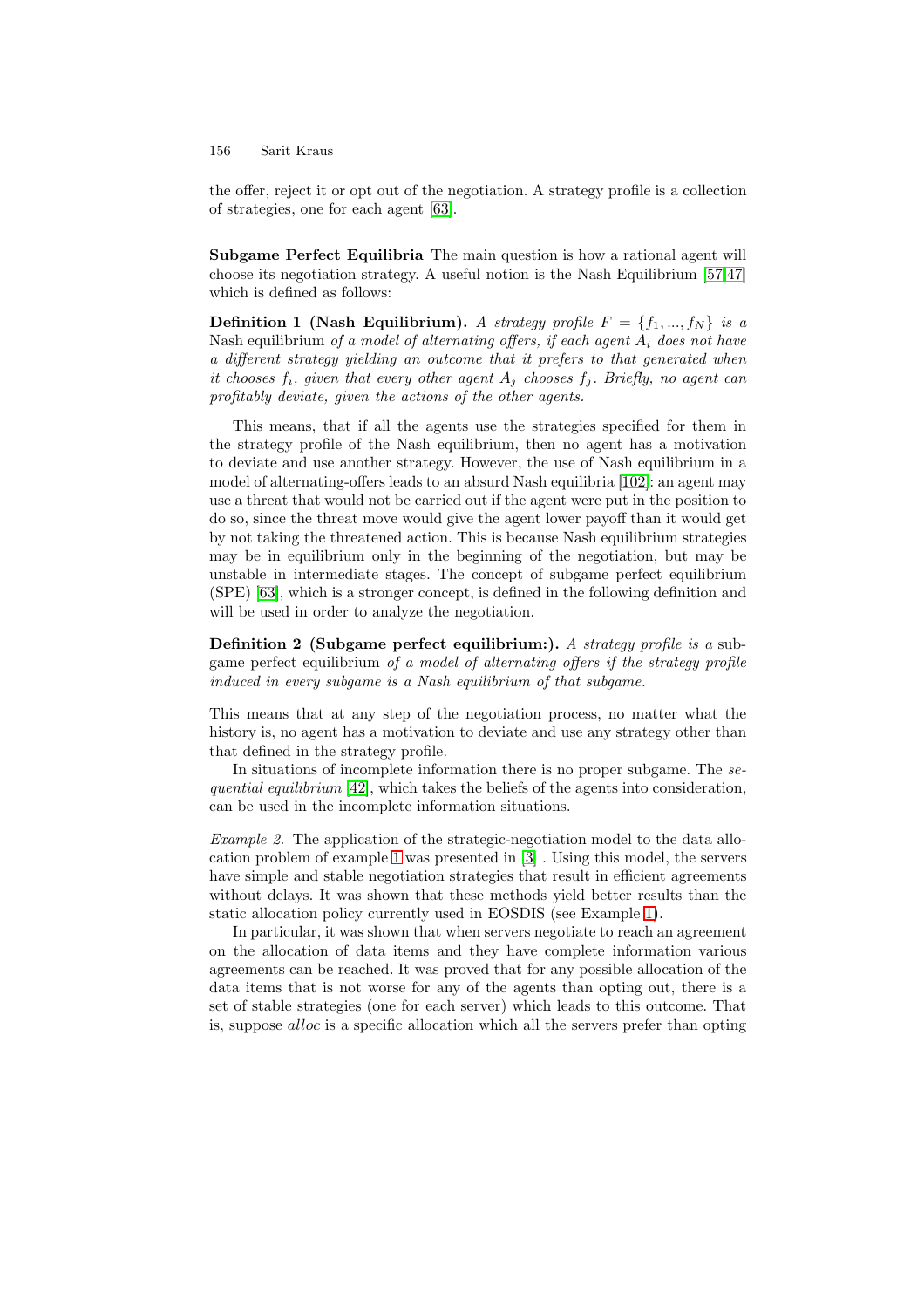out of the negotiation. A strategy for each of the servers can be designed such that the strategy profile will be an equilibrium. If the servers use this strategy profile, the negotiations will end at the first time period of the negotiation with the agreement *alloc*.

The details of the allocations that are not worse for any of the agents over opting out depend on the specific settings of the environment in a given negotiation session. Thus, there is no way to identify these allocations in advance. In addition, there are usually several allocations which are not worse for any of the agents than opting out. Finding all these allocations is intractable. In addition, after identifying these allocations the servers should agree upon one of them as the basis for the negotiation.<sup>[6](#page-7-0)</sup> Of course, each of the servers may prefer a different allocation because it may yield a higher utility. A mechanism by which the servers can choose one of these profiles of stable strategies is presented. It leads to satisfactory results for all of the servers. In this mechanism each server proposes an allocation and the one which maximizes a social welfare criterion (e.g., the sum of the servers' utilities) is selected. Several heuristic search algorithms to be used by the servers to find such allocations were proposed.

There are situations where the servers have incomplete information about each other. For such situations a preliminary step was added to the strategic negotiation where the servers reveal some of their private information. When the servers use the revelation mechanism, it is beneficial for them to truthfully report their private information. After the preliminary step, the negotiation continues as in the complete information case and yields better results for all the servers than the static allocation policy currently used in EOSDIS. Thus, the overall process in this case is: First, each server broadcasts its private information. If a lie is detected, then the liar is punished by the group. In the next step each server searches for an allocation and then simultaneously each of them proposes one. The allocation which maximizes the pre-defined social-welfare criterion is selected. Then, the servers construct the equilibrium strategies based on the chosen allocation and they start the negotiation using the alternating offers protocol. In the first step of negotiations, the first agent proposes the selected allocation, and the others accept it.

In addition to the theoretical results, simulation results which demonstrate the effect of different parameters of the environment on the negotiation results are also presented. For example, when the servers are more willing to store data locally, better agreements can be reached. The reason for this is that in such situations there are less constraints on finding agreements which are better for all the servers than opting out, and it is easier to find a beneficial compromise. The servers are more willing to store data locally when the storage costs and the cost of delivery of documents stored locally to other servers is low.

In summary, the strategic negotiation model provides a unified solution to a wide range of problems. It is appropriate for dynamic real-world domains.

<span id="page-7-0"></span><sup>6</sup> In game-theory terminology, the game has multiple equilibria and the problem of the players is to convert into one of them.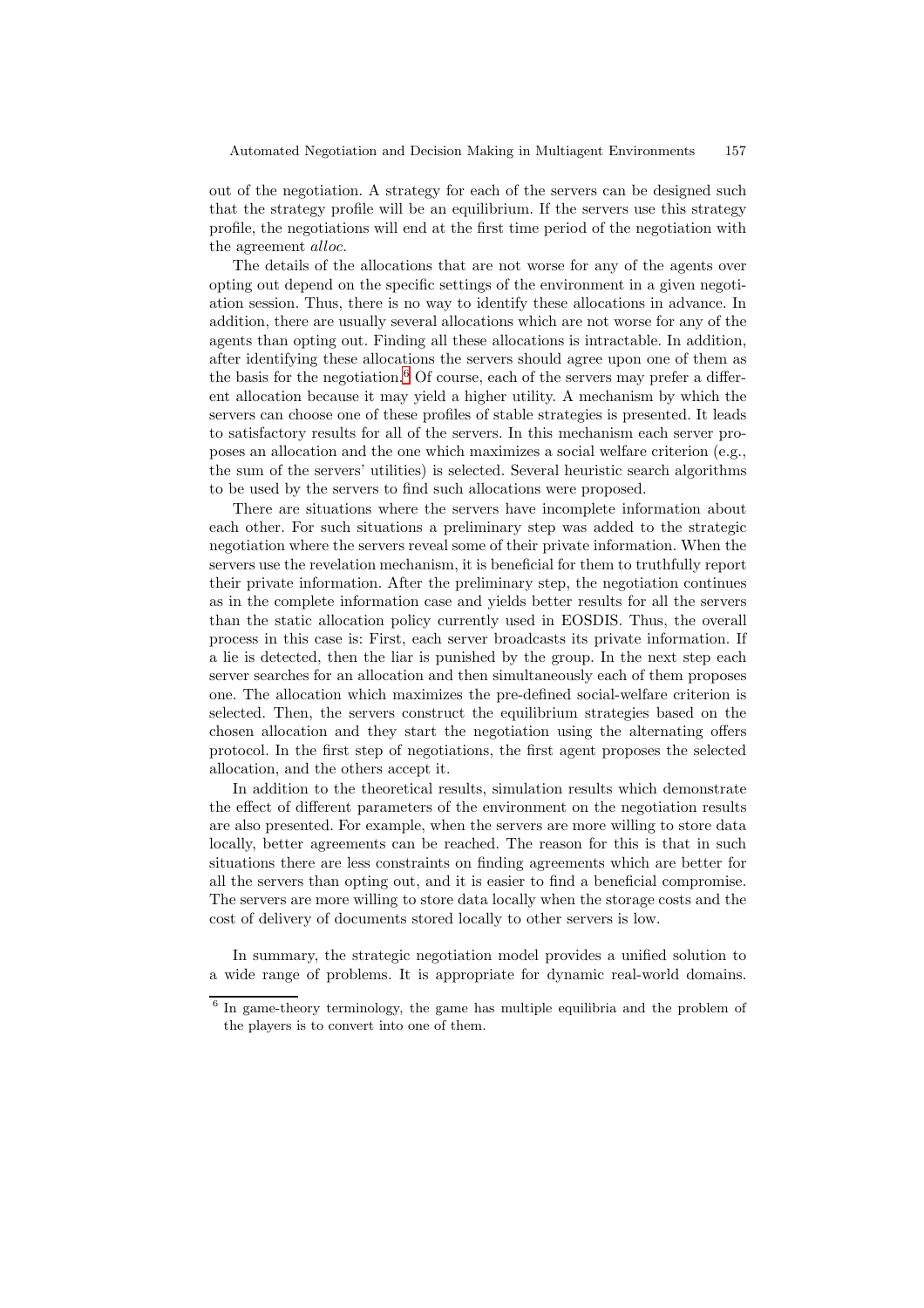In addition to the application of the strategic-negotiation model to data allocation problems in information servers, it was applied to resource allocation and task distribution problems, and the pollution allocation problem [\[38\]](#page-18-7). In all these domains the strategic-negotiation model provides the negotiators with ways to reach mutually beneficial agreements without delay. The application of the strategic-negotiation model to human high pressure crisis negotiations was also studied [\[113](#page-21-4)[,41\]](#page-18-8).

In the next section we will discuss using auctions, another game-theory based technique, for reaching agreements in multiagent environments.

### <span id="page-8-0"></span>**3 Auctions for Resolving Conflicts**

In many domains agreements should be reached by the agents concerning the distribution of a set of items. For example, in the information server environment, the agents need to decide on the allocation of datasets, i.e., the items under consideration are datasets. In resolving conflicts on the scheduling of the usage of a resource, an agreement should be reached on the time slots to be assigned to each agent. When the agents need to decide on task assignments, then the items are the tasks and a decision should be made on which agent will carry out a given task. Most of these conflicts can be resolved efficiently by providing the agents with a monetary system, modeling them as buyers and sellers, and resolving the conflicts using a money transfer [\[71\]](#page-19-7). For example, a server may "sell" a dataset to another server when relocating this dataset; a subcontractor may be paid in order to carry out a task.

Auctions have become an area of increased interest since a huge volume of economic transactions is conducted through these public sales. The formation of virtual electronic auction houses on the Internet [\[21\]](#page-17-6) such as eBay [\[12\]](#page-17-7) has even increased the interest in auctions.

There are two patterns of interactions in auctions. The most common are one-to-many auction protocols [\[79](#page-20-4)[,1](#page-16-2)[,17\]](#page-17-8) where one agent initiates an auction and a number of other agents can bid in the auction, or many-to-many auction protocols [\[115\]](#page-22-2) where several agents initiate an auction and several other agents can bid in the auction. Given the pattern of interaction, the first issue to determine is the type of protocols to use in the auction [\[34\]](#page-18-9). Given the protocol, the agents need to decide on their bidding strategy.

There are several types of one-to-many auctions which are used, including the English auction, first-price sealed-bid auction, second-price sealed-bid (Vickery auction), and the Dutch auction. The English auction is an ascending auction in which the price is successively raised until only one bidder remains, and that bidder wins the item at the finial price. In one variant of the English auction the auctioneer calls higher prices successively until only one willing bidder remains, and the number of active bidders is publicly known at all times. In other variants the bidders call out prices themselves, or have the bids submitted electronically and the best current bid is posted. The first-price sealed bid auction is a sealedbid auction in which the buyer making the highest bid claims the object and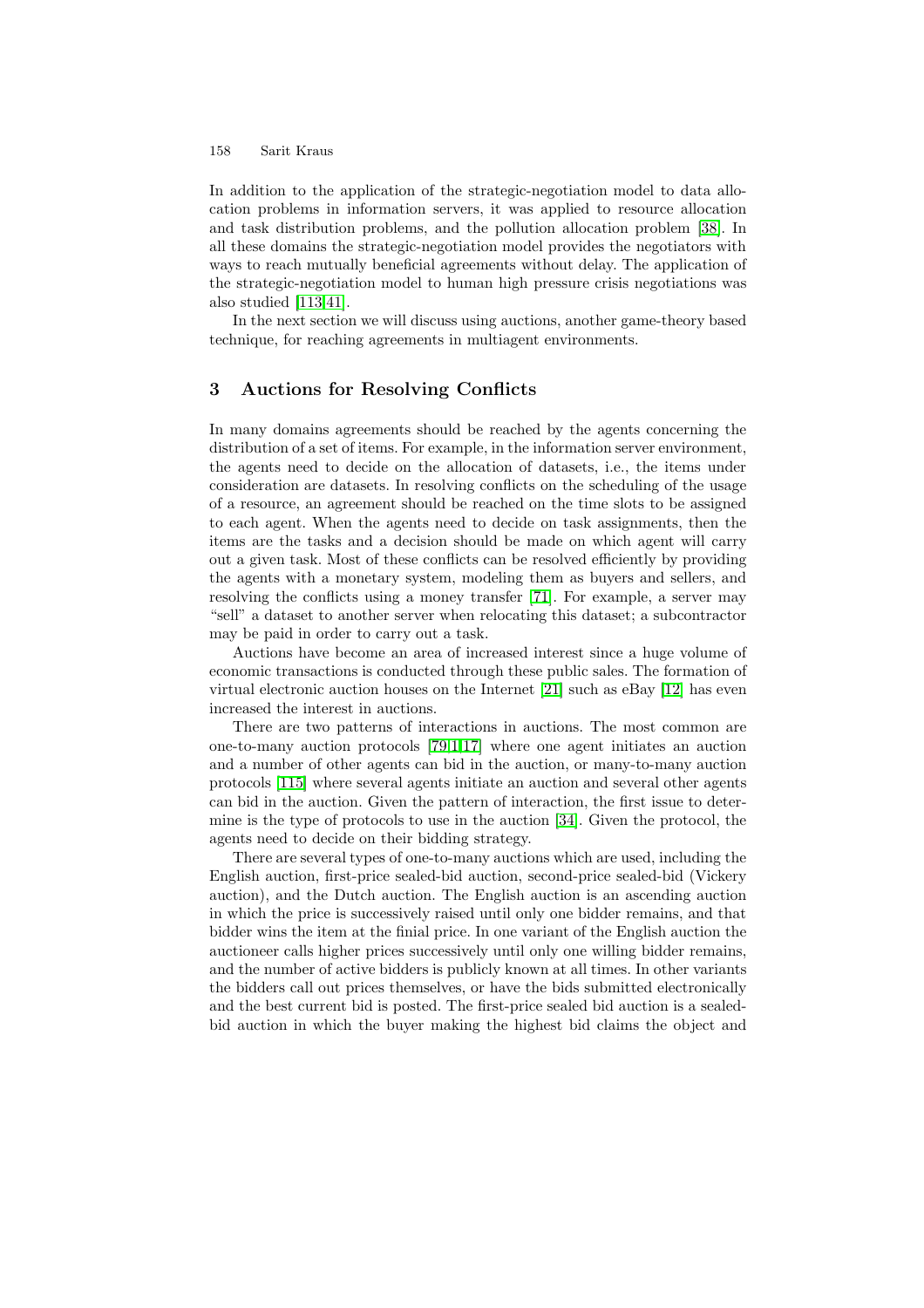pays the amount he has bid. The second-price auction is a sealed-bid auction in which the buyer making the highest bid claims the object, but pays only the amount of the second highest bid. In the Dutch auction, the auctioneer begins by naming a very high price and then lowers it continuously until some bidder stops the auction and claims the object for that price. In real world situations, each auction has its advantages and drawbacks [\[34](#page-18-9)[,53\]](#page-19-8). In order to test various auction protocols in and to compare bidding strategies, a series of open-invitation events are conducted. These events are featuring software agents from all over the world competing in a market game. The agents need to bid to obtain travel packages for their clients [\[111\]](#page-21-5). Sandholm [\[83\]](#page-20-5) surveys the existing auction protocols, and discusses certain known and new limitations of the protocol for multiagent systems, such as the possibility of bidder collusion and a lying auctioneer.

The Vickrey auction [\[107\]](#page-21-6) is widely used in DAI [\[72](#page-19-9)[,26,](#page-17-9)[88](#page-20-6)[,105](#page-21-7)[,104\]](#page-21-8) and in research on electronic commerce [\[105,](#page-21-7)[104\]](#page-21-8) for the case of one-to-many auctions. Under various assumptions, this protocol is incentive compatible, which means that each bidder has incentives to bid truthfully.

We demonstrate the application of the Vickery auction in the data-allocation problem.

*Example 3.* An auction protocol can be applied to the data-allocation problem discussed in examples [1](#page-4-1) and [2](#page-6-0)when a server is concerned with the data stored locally, but does not have preferences concerning the exact storage location of data stored in remote servers. For example, when each server provides information directly to a client which requires it, and obtains payments directly from this client.[7](#page-9-0) According to this approach, the location of each data unit will be determined using an auction protocol, where the server bidding the highest price for obtaining the data will actually obtain it, but will pay the second-highest bid. This approach yields an efficient and fair solution [\[88\]](#page-20-6), its implementation is simple, and the servers are motivated to offer prices which really reflect their utility.

There are situations in which the value of some items to a bidder depends upon which other items he or she wins. In such cases, bidders may want to submit bids for combinations of items. Such auctions are called *combinatorial auctions*. The main problem in combinatorial auctions is to determine the revenue maximizing set of non-conflicting bids. The general problem is NP-complete. Several researchers have been trying to develop polynomial algorithms, either for specific cases (e.g., [\[76\]](#page-20-7)) or for finding sub-optimal solutions (e.g., [\[46](#page-18-10)[,15,](#page-17-10)[27\]](#page-17-11).) Nisan [\[58\]](#page-19-10) considers bidding languages and the allocation algorithm for combinatorial auctions.

<span id="page-9-0"></span>Note that the auction mechanism is not applicable in the environments that are considered in examples [1](#page-4-1) and [2](#page-6-0)where each server is concerned with the exact location of each dataset. In the auction mechanism if a server would like to store a dataset it can make a high bid, however, there is no way for a server to influence the location of datasets which are not stored locally.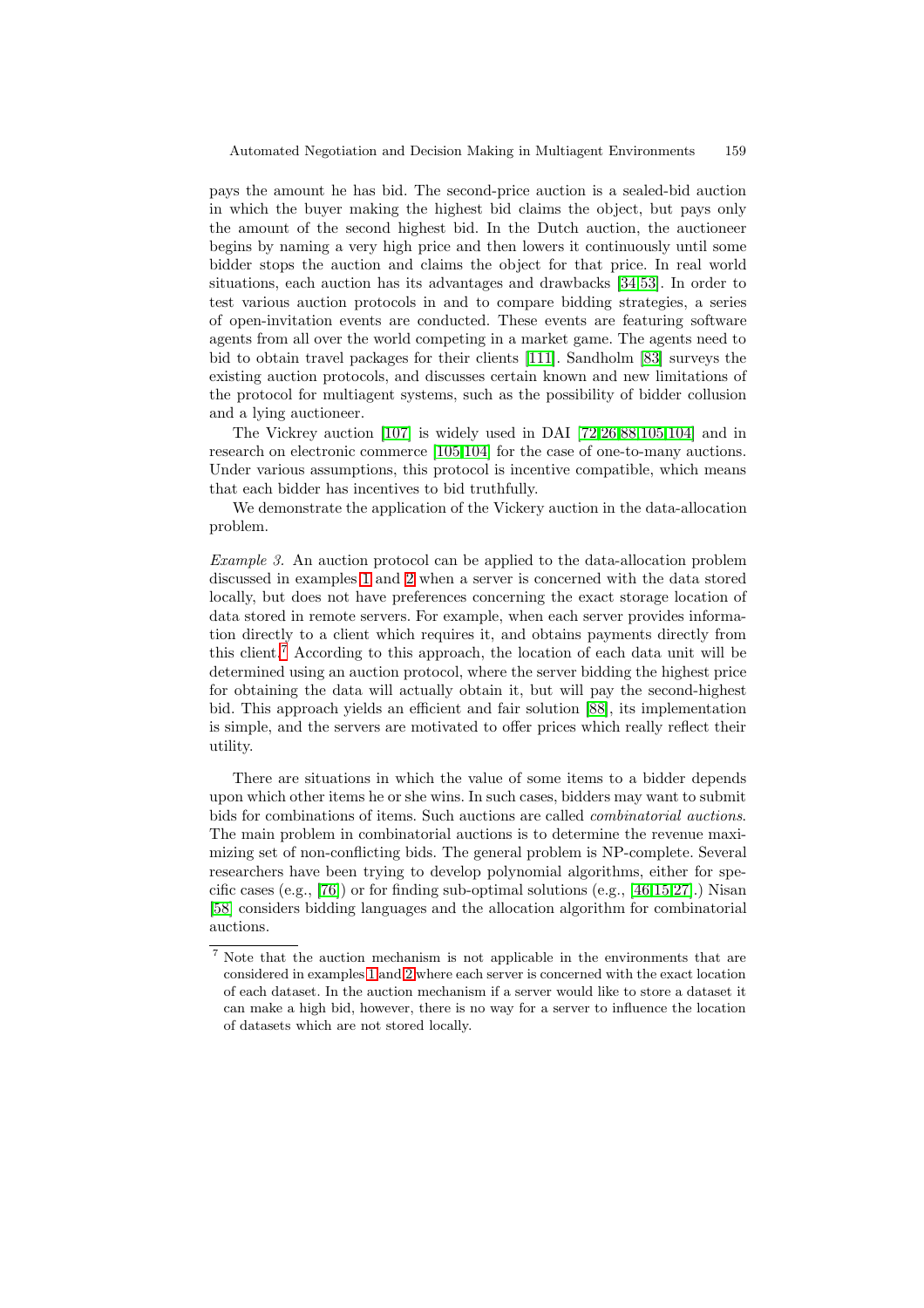Double auction is the most known auction protocol for many-to-many auctions. In a double auction, buyers and sellers are treated symmetrically with buyers submitting bids and sellers submitting minimal prices [\[114\]](#page-21-9). There are several algorithms used for matching buyers and sellers and for determining the transaction price. Preferably, the protocol will be *incentive compatible*, *individual rational* and Pareto optimal [\[115\]](#page-22-2). As mentioned above, an auction is incentive compatible if the agents optimize their expected utilities by bidding their true valuations of the goods. An auction is individual rational if participating in an auction does not make an agent worse off than not participating.

In the next section we will discuss an economic-based mechanism for distributed allocation which consists of auctions.

# <span id="page-10-0"></span>**4 Market-Oriented Programming**

Market-oriented programming is an approach to distributed computation based on market price mechanisms [\[109,](#page-21-10)[112](#page-21-11)[,16\]](#page-17-12).

The idea of market-oriented programming is to exploit the institution of markets and models of them, and to build computational economies to solve particular problems of distributed resource allocation. This is inspired in part by economists' metaphors of market systems "computing" the activities of the agents involved. The modules, or agents, interact in a very restricted manner–by offering to buy or sell quantities of commodities at fixed unit prices. When this system reaches equilibrium, the computational market has indeed computed the allocation of resources throughout the system, and dictates the activities and consumptions of the various modules

(http://ai.eecs.umich.edu/people/wellman/MOP.html). Note that this approach does not necessarily require money transfer and it is applicable when there is incomplete information. However, it is applicable only when there are several units of each kind of goods and when the number of agents is large. Otherwise, it is not rational for the agents to ignore the effect of their behavior on the prices when they actually have an influence. Another issue is that there are situations in which reaching an equilibrium may be time consuming, and the system may not even converge [\[112\]](#page-21-11). It also requires some mechanism to manage the auctions, (possibly, a distributed mechanism, one for each type of goods.) A survey and a general discussion on the market-programming approach can be found in [\[112](#page-21-11)[,110\]](#page-21-12). http://www2.elec.qmw.ac.uk/˜mikeg/text.html is a market based multi agent systems resource page.

# <span id="page-10-1"></span>**5 Coalition Formation**

Another important way for agents to cooperate is by creating coalitions [\[86,](#page-20-8)[91](#page-20-9)[,92\]](#page-20-10). The formation of coalitions for executing tasks is useful both in Multi-Agent Systems (MA) and Distributed Problem Solving (DPS) environments. However, in DPS, there is usually no need to motivate the individual agent to join a coalition. The agents can be built to try to maximize the overall performance of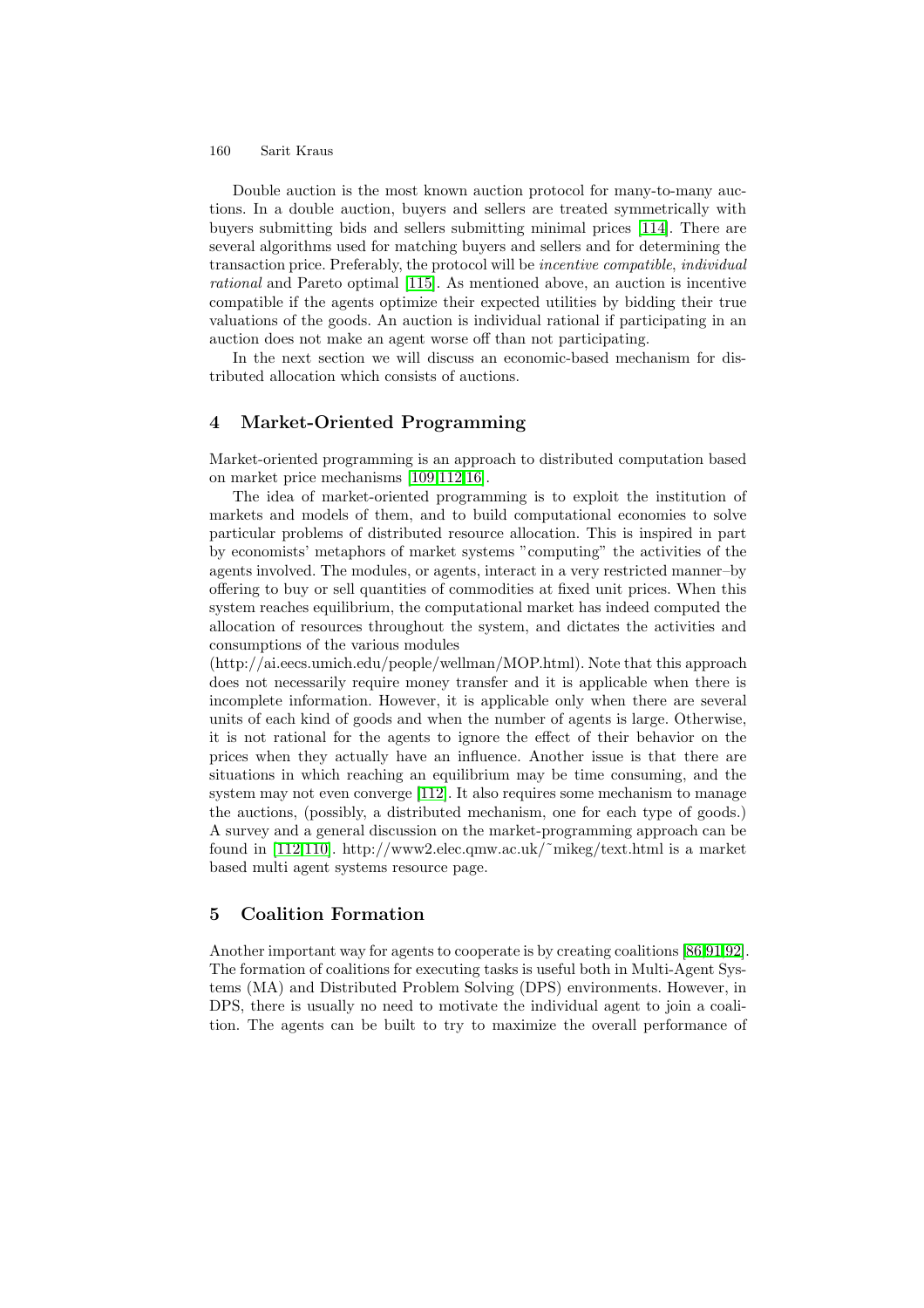the system. Thus, only the problem of which coalitions should be formed (i.e., the structure of the coalitions) for maximizing the overall expected utility of the agents should be considered. However, finding the coalition structure that maximizes the overall utility of the system is NP-complete.

In Multi-Agent Systems (MA) of self-interested agents, an agent will join a coalition only if it gains more if it joins the coalition than it could gain previously. Thus, in addition to the issue of the coalition structure, the problem of the division of the coalition's joint utility is very important. Game theory techniques for coalition formation can be applied for solving this problem. Work in game theory such as [\[69,](#page-19-11)[93,](#page-20-11)[108](#page-21-13)[,117\]](#page-22-3) describes which coalitions will form in N-person games under different settings and how the players will distribute the benefits of the cooperation among themselves. This is done by applying several related stability notions such as the core, Shapley value and the kernel [\[30\]](#page-18-11). Each of the stability notions is motivated by a different method of measuring the relative strengths of the participating agents. However, the game-theory solutions to the coalition formation problem do not take into consideration the constraints of a multiagent environment, such as communication costs and limited computation time, and do not present algorithms for coalition formation.

The coalition formation of self-interested agents in order to satisfy goals is considered in [\[92\]](#page-20-10). Both the coalition structure and the division of the utility problems are handled. An anytime algorithm for forming coalitions that satisfy a certain stability based on the kernel stability criteria is developed. The properties of this algorithm were examined via simulations which showed the model increases the benefits of the agents within a reasonable time period, and more coalition formations provide more benefits to the agents. These results were applied to the formation of coalitions among information agents [\[35\]](#page-18-12).

Sandholm et al. [\[80\]](#page-20-12) focused on establishing the worst case bound on the coalition structure quality while only searching a small fraction of the coalition structures. They show that there is a minimal number of structures that should be searched in order to establish a bound. They present an anytime algorithm that establishes a tight bound within this minimal amount of search. If the algorithm is allowed to search further, it can establish a lower bound.

Sandholm and Lesser [\[84\]](#page-20-13) developed a coalition formation model for bounded rational agents and present a general classification of coalition games. They concentrate on the problem of computing the value of a coalition and in their model this value depends on the computation time available to the agents.

Zlotkin and Rosenschein [\[118\]](#page-22-4) study the problem of the utility division in Subadditive Task Oriented Domains that is a subset of the Task-Oriented Domains (see section [2.1\)](#page-2-0). They consider only the grand coalition structure where all the agents belong to the same coalition and provide a linear algorithm that guarantees each agent an expected utility that is equal to its Shapley value. Ketchpel [\[33\]](#page-18-13) presents a utility distribution mechanism designed to perform in similar situations where there is uncertainty in the utility that a coalition obtains.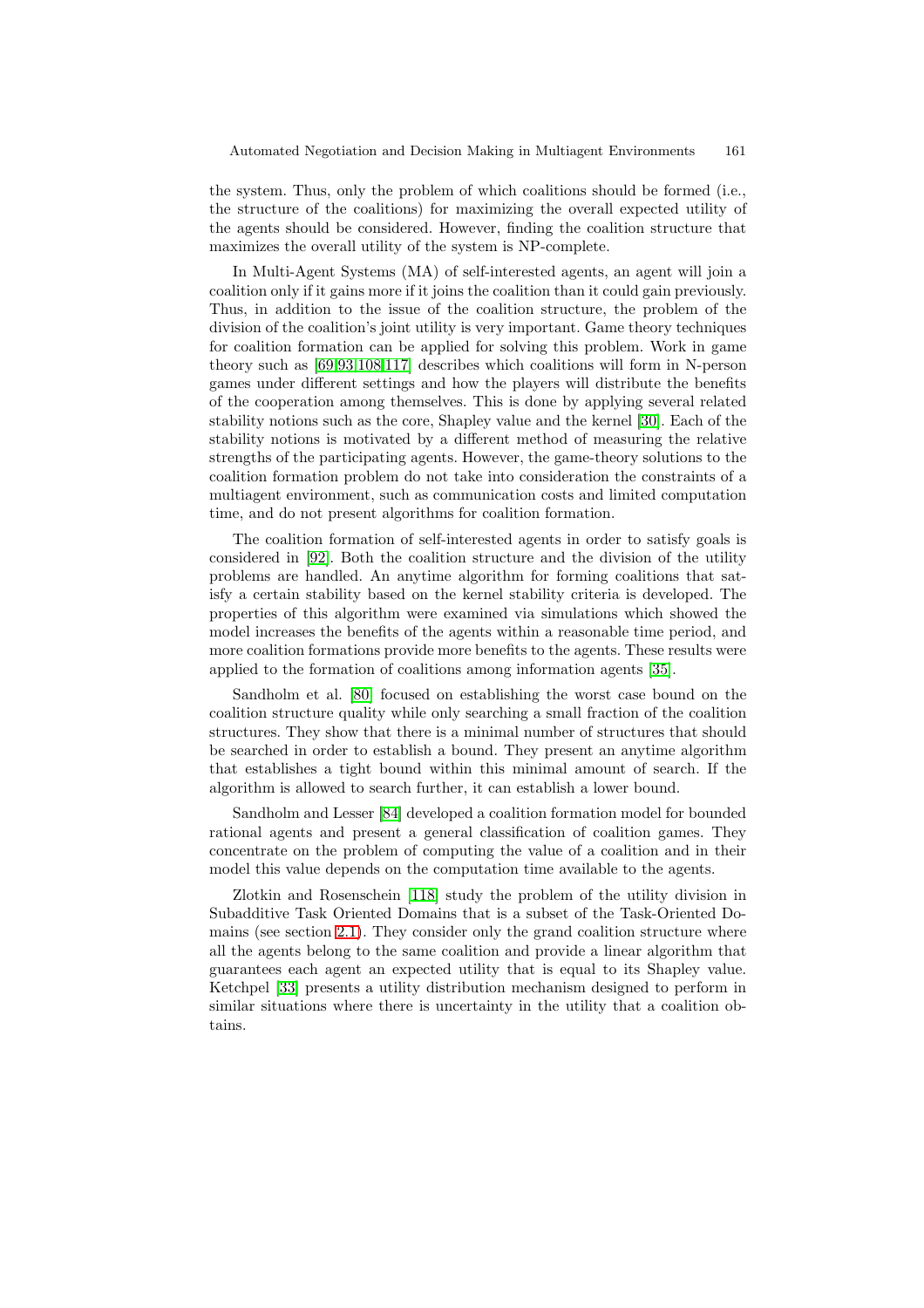Coalition formation in DPS environments in order to perform tasks is considered in [\[91\]](#page-20-9). In this case, only the coalition structure problem is considered. Efficient distributed algorithms with low ratio bounds and with low computational complexities are presented. Both agent coalition formation where each agent must be a member of only one coalition and overlapping coalitions are considered.

#### <span id="page-12-0"></span>**6 Contracting**

An agent may try to contract out some of the tasks that it cannot perform by itself, or that may be performed more efficiently by other agents. One selfinterested agent may convince another self-interested agent to help it with its task, by promises of rewards.

The main question in such a setting is how one agent can convince another agent to do something for it when the agents do not share a global task and the agents are self-interested. Furthermore, if the contractor-agent can choose different levels of effort when carrying out the task, how can the manager-agent convince the contractor-agent to carry out the task with the level of effort that the manager prefers without the need of the manager's close observation.

The issue of incentive contracting has been investigated in economics and game theory during the last three decades (e.g., [\[2](#page-16-3)[,74](#page-19-12)[,70,](#page-19-13)[18](#page-17-13)[,25](#page-17-14)[,43\]](#page-18-14)) These works in economics and game theory consider different types of contracts for different applications. Examples of these are contracts between a firm and an employer or employers (e.g., [\[55,](#page-19-14)[4,](#page-16-4)[5](#page-16-5)[,48\]](#page-18-15)); a government and taxpayers (e.g., [\[9\]](#page-17-15)); a landlord and a tenant (e.g.,  $[2]$ ); an insurance company and a policy holder (e.g.,  $(78,24,98,45)$  $(78,24,98,45)$  $(78,24,98,45)$  $(78,24,98,45)$ ; a buyer and a seller (e.g.,  $[50,54]$  $[50,54]$ ); a government and firms (e.g., [\[51\]](#page-19-16)); stockholders and managements (e.g., [\[2\]](#page-16-3)); a professional and a client [\[90\]](#page-20-15), etc. In these situations two parties usually exist. The first party (called "the agent" in economics literature) must choose an action or a level of effort from a number of possibilities, thereby affecting the outcome of both parties. The second party (named "the principal") has the additional function of prescribing payoff rules. Before the first party (i.e., the agent) chooses the action, the principal determines a rule (i.e., a contract) that specifies the fee to be paid to the other party as a function of the principal's observations. Despite the similarity of the above applications, they differ in several aspects, such as the amount of information that is available to the parties, the observations that are made by the principal, and the number of agents. Several concepts and techniques are applied to the principal-agent paradigm in the relevant economics and game theory literature.

A well-known framework for automated contracting is the Contract Net protocol. It was developed for DPS environments where all the agents work on the same goal. In the Contract Net protocol a contract is an explicit agreement between an agent that generates a task (the manager) and an agent that is willing to execute the task (the contractor). The manager is responsible for monitoring the execution of a task and processing the results of its execution, whereas the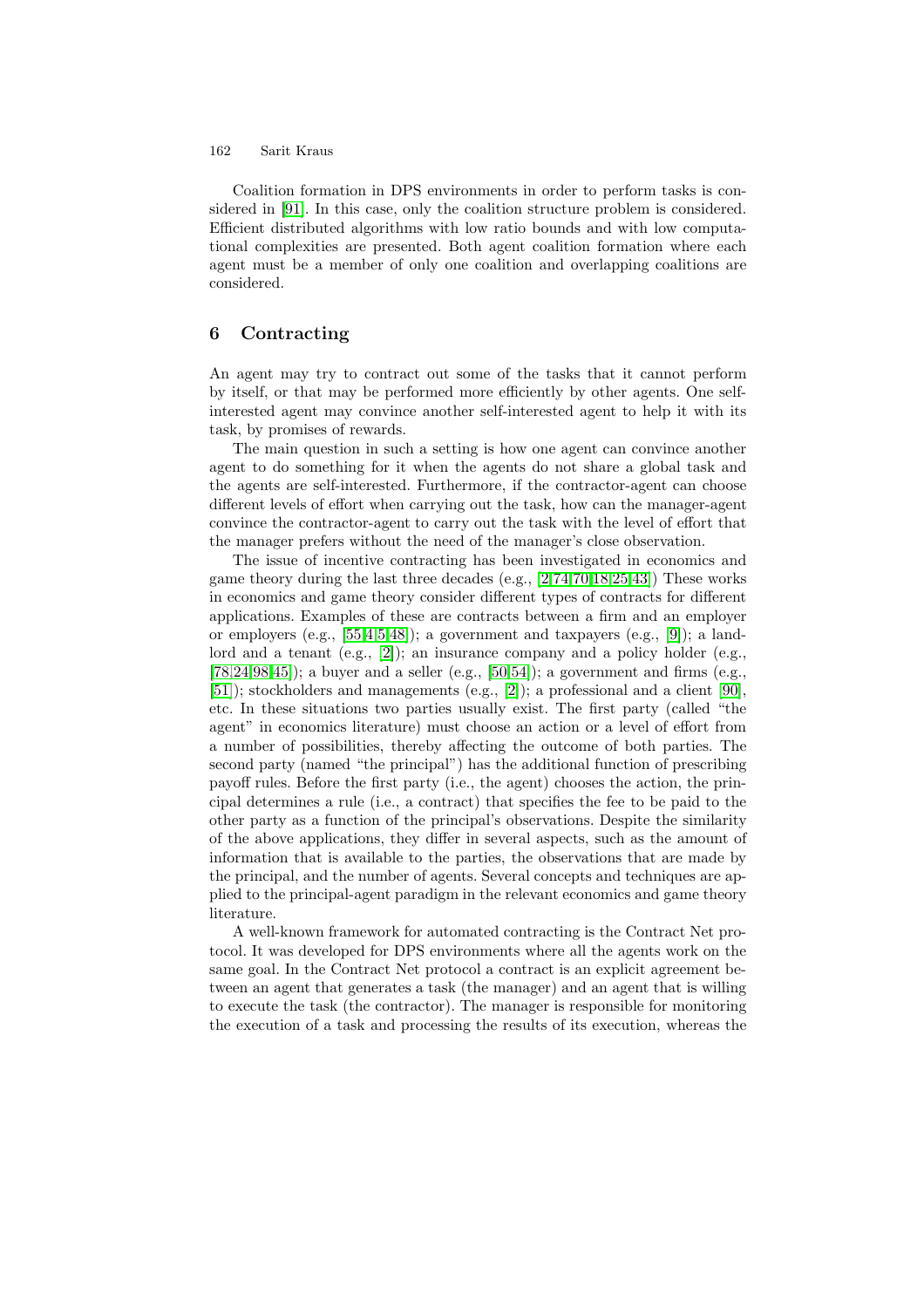contractor is responsible for the actual execution of the task. The manager of a task announces the task's existence to other agents. Available agents (potential contractors) then evaluate the task announcements made by several managers and submit bids for the tasks they are suited to perform. Since all the agents have a common goal and are designed to help one another, there is no need to motivate an agent to bid for tasks or to do its best in executing them if its bid is chosen. The main problems addressed by [\[95,](#page-21-15)[97,](#page-21-16)[96\]](#page-21-17) are task decomposition, sub-tasks distribution, and synthesis of the overall solution.

The Contract Net was used in various domains [\[65,](#page-19-17)[60,](#page-19-18)[49](#page-18-18)[,89\]](#page-20-16). For example, a modified version of the Contract Net protocol for competitive agents in the transportation domain was presented in [\[79\]](#page-20-4). It provides a formalization of the bidding and the decision awarding processes, based on marginal cost calculations according to local agent criteria. More important, an agent will submit a bid for a set of delivery tasks only if the maximum price mentioned in the tasks' announcement is greater than what the deliveries will cost that agent. A simple motivation technique is presented to convince agents to make bids; the actual price of a contract is half way between the price mentioned in the task announcement and the bid price.

Contracting in various situations of automated agent environments is considered in [\[37\]](#page-18-19) . These situations include certainty vs. uncertainty, full information vs. partial information, symmetric information vs. asymmetric information and bilateral situations vs. situations where there are more than two automated agents in the environment. For each of these situations appropriate economic mechanisms and techniques that can be used for contracting in automated agents environments are fitted from the game theory or economics literature. In all the situations that are considered, the agent that designs the contract is provided with techniques to maximize its personal expected utilities, given the constraints of the other agent(s).

Sandholm and his colleagues [\[81](#page-20-17)[,82\]](#page-20-18) developed a backtracking method called *leveled commitment contract* where each party can unilaterally decommit to a contract by paying a predetermined penalty. They show that such contracts improve expected social welfare even when the agents decommit strategically in Nash equilibrium.

#### <span id="page-13-0"></span>**7 Logical Approaches to Argumentation**

Several researchers developed frameworks for negotiation through argumentation in which agents exchange proposals and counter-proposals backed by arguments that summarize the reasons why the proposal should be accepted. The argumentation is persuasive because the exchanges are able to alter the mental state of the agents involved.

Most of these framework are based on logical models of the mental states of the agents representing, for example, their beliefs, desires, intentions, and goals. The formal models are used in two manners. One use is as a specification for agent design [\[19\]](#page-17-17). In this role, the model constrains certain planning and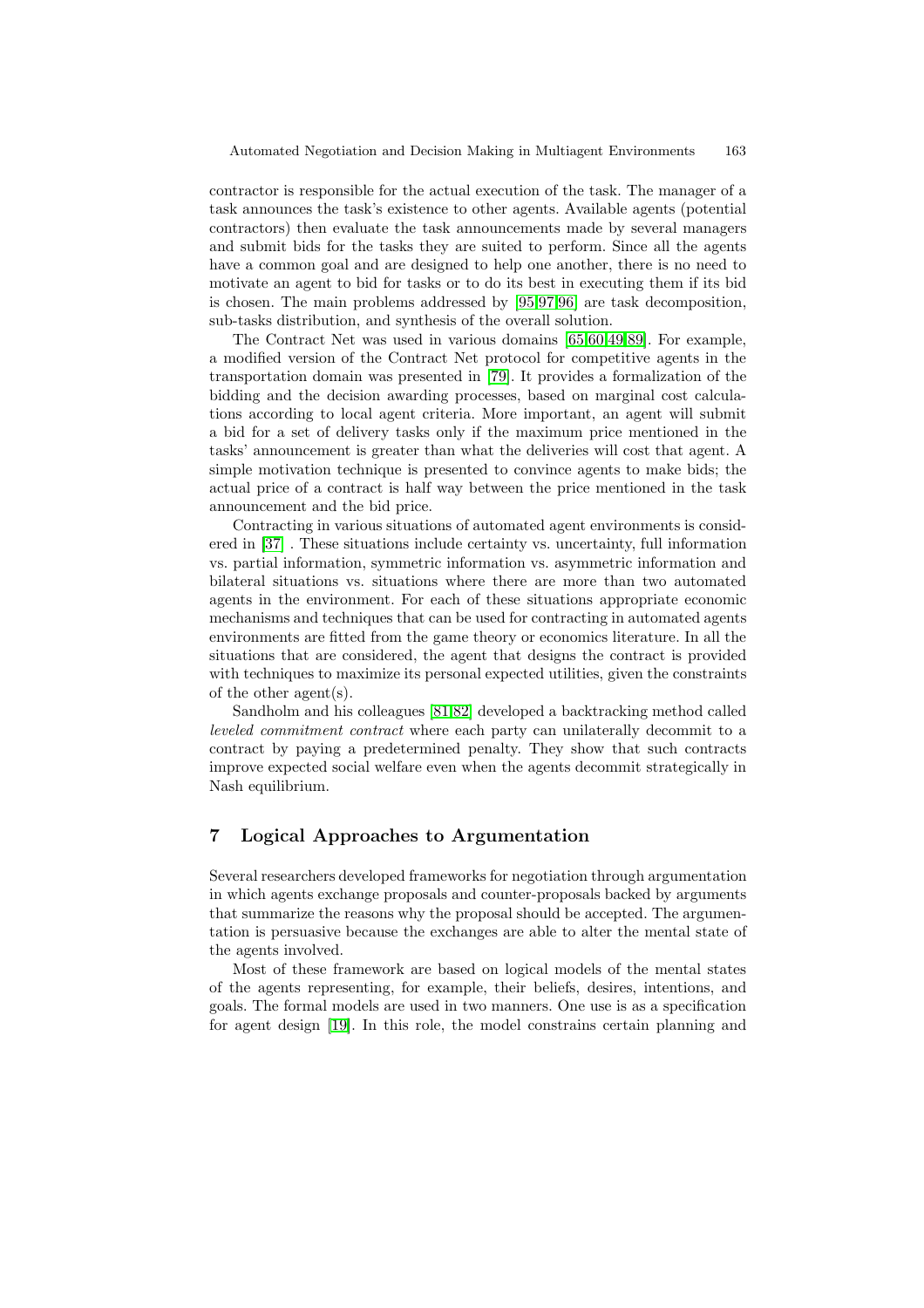negotiation processes. It can also be used to check the agents' behavior. Another use of the model is by the agents themselves.

Parsons and Jennings [\[64\]](#page-19-19) drew upon a logic of argumentation to devise a system of argumentation and use it to implement a form of dialectic negotiation. In their context, an argument is a sequence of logical steps indicating support or doubt of a proposition. They have a function of flattening, which can measure the set of arguments into some metric of how favored the proposition is, by determining which class of acceptability the arguments belong to.

Qiu and Tambe [\[67\]](#page-19-20) focus on negotiations between team members to resolve conflicts that arise from conflicting beliefs about different aspects of their environment, about resource availability, and about their own or teammates' capabilities and performance. The basis of such negotiations is inter-agent argumentation where agents assert their beliefs to others, with supporting arguments. Their approach is implemented in a system called CONSA (COllaborative Negotiation System based on Argumentation).

In [\[40\]](#page-18-4) a logic is used in the above two ways. Using categories identified in human multi-agent negotiation, demonstrate how the logic can be used to specify argument formulation and evaluation. Furthermore, [\[40\]](#page-18-4) presents a general Automated Negotiation Agent which was implemented, based on the logical model. Using this system, a user can analyze and explore different methods to negotiate and argue in a non-cooperative environment where no centralized mechanism for coordination exists. The development of negotiating agents in the framework of the Automated Negotiation Agent is illustrated with an example where the agents plan, act, and resolve conflicts via negotiation in a Blocks World environment.

The formal model of [\[40\]](#page-18-4) consists of a set of agents, not necessarily cooperative, with the ability to exchange messages. Their mental states are characterized by using the notions of beliefs, goals, desires, intentions, and local preferences. Each agent has a set of desires. The agent's activities are motivated by the will to fulfill these desires. At any given time, an agent selects a consistent subset of its desires. This serves as its set of current goals. An agent ascribes different degrees of importance to different goals. It prefers to fulfill goals of higher importance. The set of goals motivate the agent's planning process.

The planning process may generate several intentions. Some of these are in what we would like to classify as the "intend-to-do" category and refer to actions that are within the direct control of the agent. Others are among the "intend-that" category [\[8,](#page-16-6)[19,](#page-17-17)[20,](#page-17-18)[106\]](#page-21-18). These are propositions not directly within the agent's realm of control, that it must rely on other agents for satisfying.<sup>[8](#page-14-0)</sup> Often, there is room for argumentation when intend-that actions are part of a plan. Argumentation is the means by which an agent, the persuader, attempts to modify the intention structure of another agent, the persuadee, to include

<span id="page-14-0"></span><sup>8</sup> The proposition may include a negation. When fulfillment of the proposition is beyond the control of the agent, it can be achieved by convincing another agent to abandon a relevant intention, or by convincing it to take an action that will make the proposition true.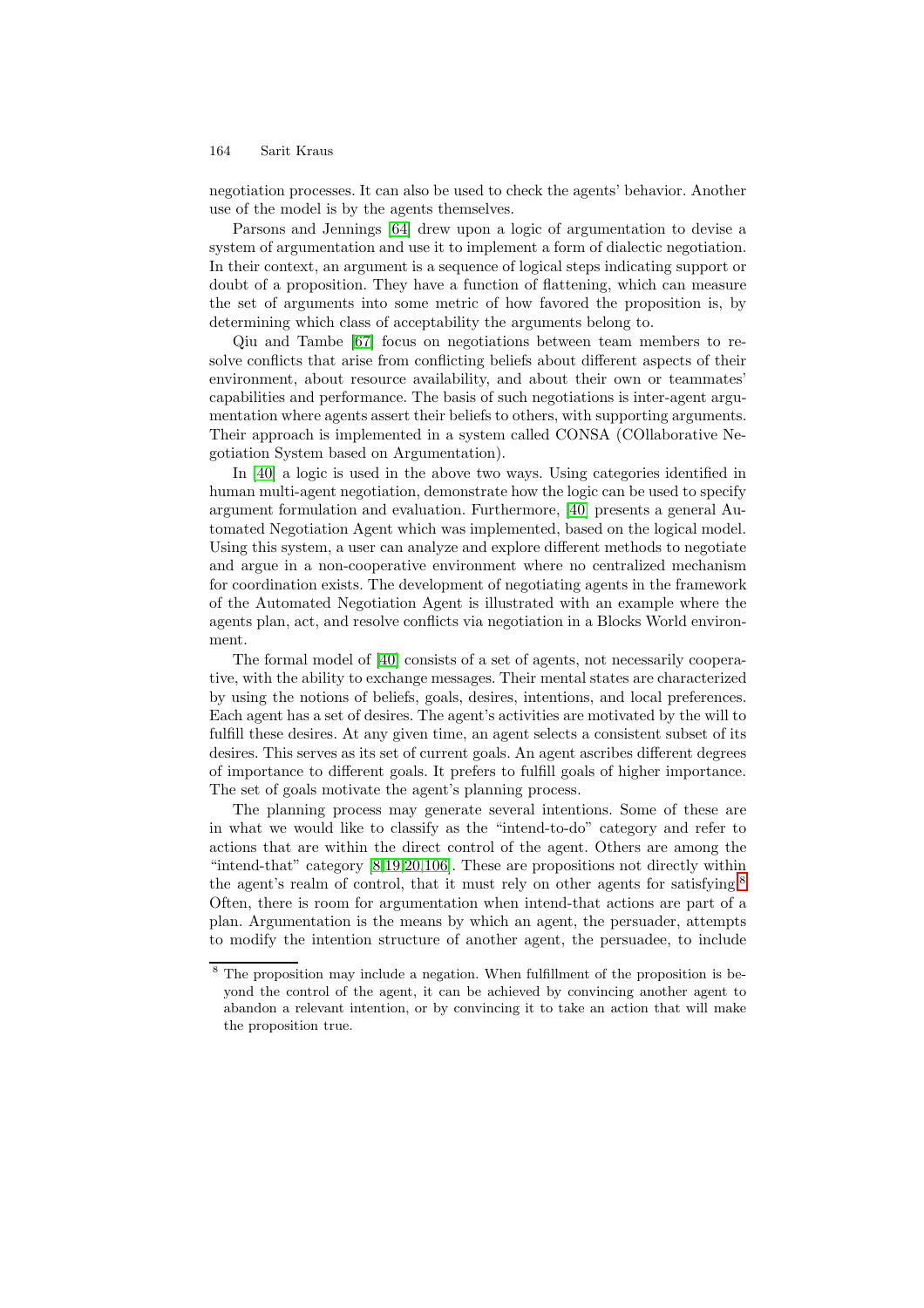the actions the persuader wants it to do. While an agent tries to influence the intentions of other agents, other agents may try to convince it as well. The role of persuader and persuadee is not fixed, but dynamically assumed during the agent interactions. Thus, during a negotiation process, each agent may update its intentions and goals after receiving a message from another agent. If the argumentation happens to fail, the agent which sent it must revise its arguments, its plans, and/or seek other sources of satisfying the portion of its plan in question.

An agent's belief set includes beliefs concerning the world and beliefs concerning mental states of other agents. An agent may be mistaken in both kinds of beliefs. It may update its beliefs by observing the world and after receiving messages from other agents. Each agent's actions are based upon its mental model of other agents.

Arguments serve either to add an intention to the persuadee's set or to retract an intention or to change the preferences of the persuadee. Below we present a list of several argument types. These argument types are not meant to constitute an exhaustive typology of arguments. Indeed, it has been pointed out [\[103\]](#page-21-19) that it is not possible to present such an authoritative classification, since arguments must be interpreted and are effective within a particular context and domain. The six argument types that we present are ones that are commonly thought to have persuasive force in human negotiations [\[61](#page-19-21)[,31,](#page-18-20)[66\]](#page-19-22). Argumentations which were shown to be successful in human negotiation, may be also successful in automated agents' negotiations. Furthermore, we want our agents to be able to negotiate with humans, and therefore they need to be able to at least understand human argumentation. Moreover, the designers of the agents can follow the negotiation of the agents, if it is similar to human negotiation. The argument types we present are:

- 1. Threats to produce goal adoption or goal abandonment on the part of the persuadee.
- 2. Enticing the persuadee with a promise of a future reward.
- 3. Appeal to past reward.
- 4. Appeal to precedents as counterexamples to convey to the persuadee a contradiction between what she/he says and past actions.
- 5. Appeal to "prevailing practice" to convey to the persuadee that the proposed action will further his/her goals since it has furthered others' goals in the past.
- 6. Appeal to self-interest to convince a persuadee that taking this action will enable achievement of a high-importance goal.

Threats and promises are the most common arguments used in human negotiations [\[7\]](#page-16-7). An appeal to prevailing practice is the most common argument used in the legal system. Furthermore, it was found that presenting example instances (prevailing practice cases) is much more persuasive than presenting statistical summaries [\[36](#page-18-21)[,101](#page-21-20)[,59,](#page-19-23)[23\]](#page-17-19). An "appeal to past promise" is supported by the cognitive dissonance theory [\[61\]](#page-19-21) that assumes that a person seeks to maximize the internal psychological consistency of his/her cognition, and thus will be willing to keep his/her promises. This argument is also important in repeated interactions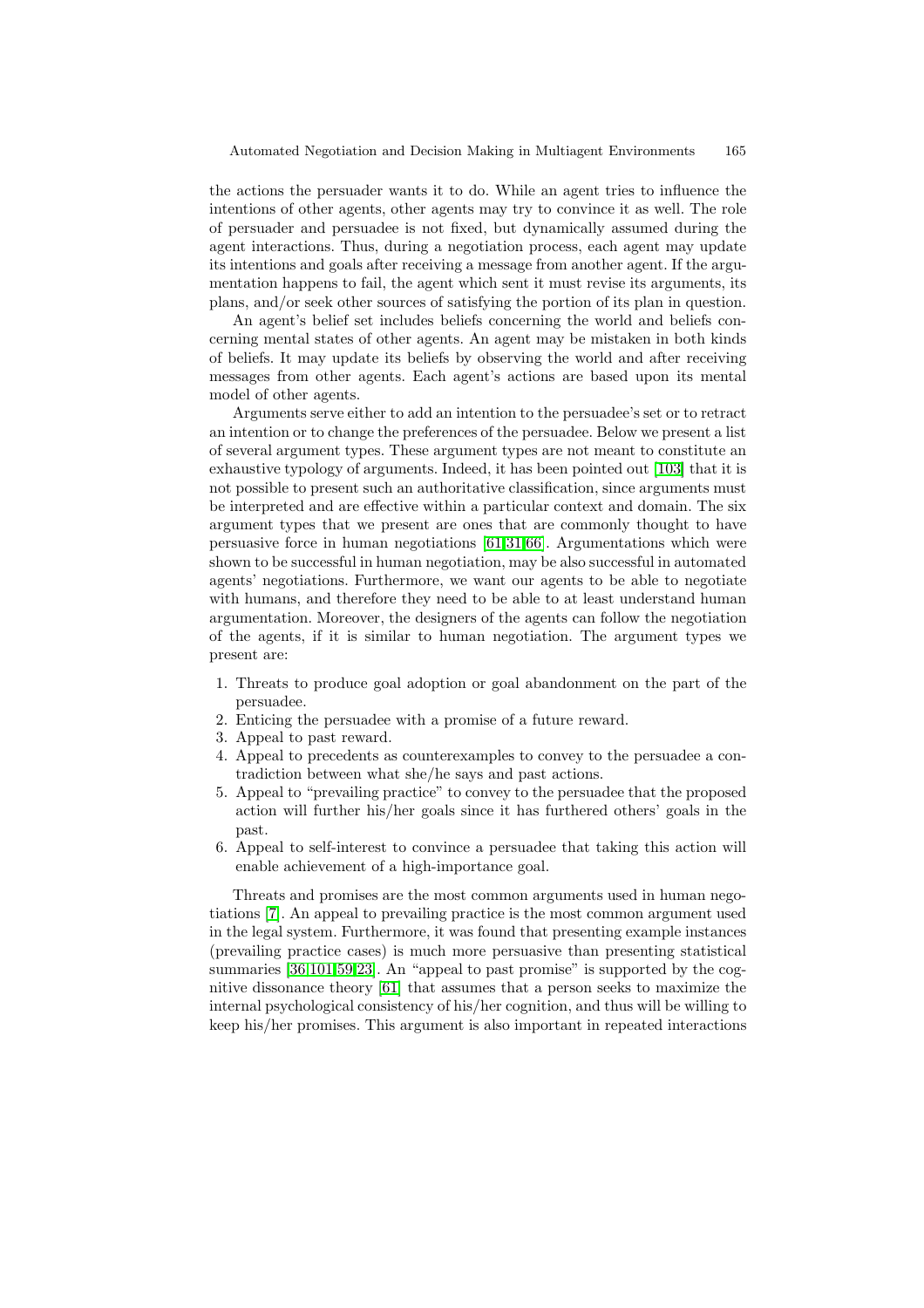since agents prefer to maintain their credibility. The other two arguments, "an appeal to self interest" and "a counter example" are examples of arguments useful to persuade bounded rational agents which have limited inferential resources. More discussion on these arguments can be found in [\[40\]](#page-18-4).

# **8 Conclusions**

Game-theory and economics techniques seem to be very useful in the development of self-interested automated agents that act in a well-defined environment. Logical models provide a framework for argumentations. In this paper we emphasized formal techniques. We believe that using them in multi-agent systems is beneficial because there is a need to provide the agents with well-designed algorithms.

The choice of the specific technique for a given domain depends on the specification of the domain. For example, whether the agents are self interested, the number of agents in the environment, the type of agreement that they need to reach, and the amount and the type of information the agents have about each other.

While negotiation has been studied in other disciplines for many years, the study of negotiations of multi-agent environment is relatively new. In particular, there are many open questions with respect to applying formal models to multiagent environments. The main challenge is how to maintain the useful results of the formal models, while adjusting them to real-world applications.

### <span id="page-16-2"></span>**References**

- 1. M. R. Andersson and T. W. Sandholm. Contract Types for Optimal Task Allocation: II Experimental Results. In *AAAI 1998 Spring Symposium: Satisficing Models*, Stanford University, California, 1998.
- <span id="page-16-3"></span>2. K. J. Arrow. The economics of agency. In J. Pratt and R. Zeckhauser, editors, *Principals and Agents: The Structure of Business*, pages 37–51. Harvard Business School Press, Cambridge, MA, 1985.
- <span id="page-16-1"></span>3. R. Azoulay-Schwartz and S. Kraus. Negotiation on data allocation in multi-agent environments. *Autonomous Agents and Multi-Agent Systems journal*, 2001. To appear.
- <span id="page-16-4"></span>4. S. Baiman and J. Demski. Economically optimal performance evaluation and control systems. *Journal of Accounting Research*, 18:184–220, 1980.
- <span id="page-16-5"></span>5. A. Banerjee and A. Beggs. Efficiency in hierarchies: implementing the first-best solution by sequential actions. *The Rand Journal of Economics*, 20(4):637–645, 1989.
- <span id="page-16-0"></span>6. M. Ben-Or and N. Linial. Collective coin flipping, robust voting games and minima of banzhaf values. In *Proc. 26th IEEE Symposium on the Foundations of Computer Science*, pages 408–416, Portland, 1985.
- <span id="page-16-7"></span>7. F. J. Boster and P. Mongeau. Fear-arousing persuasive messages. In R. N. Bostrom, editor, *Communication yearbook 8*. SAGE Publications, 1984.
- <span id="page-16-6"></span>8. M. E. Bratman. Shared cooperative activity. *The Philosophical Review*, 101:327– 341, 1992.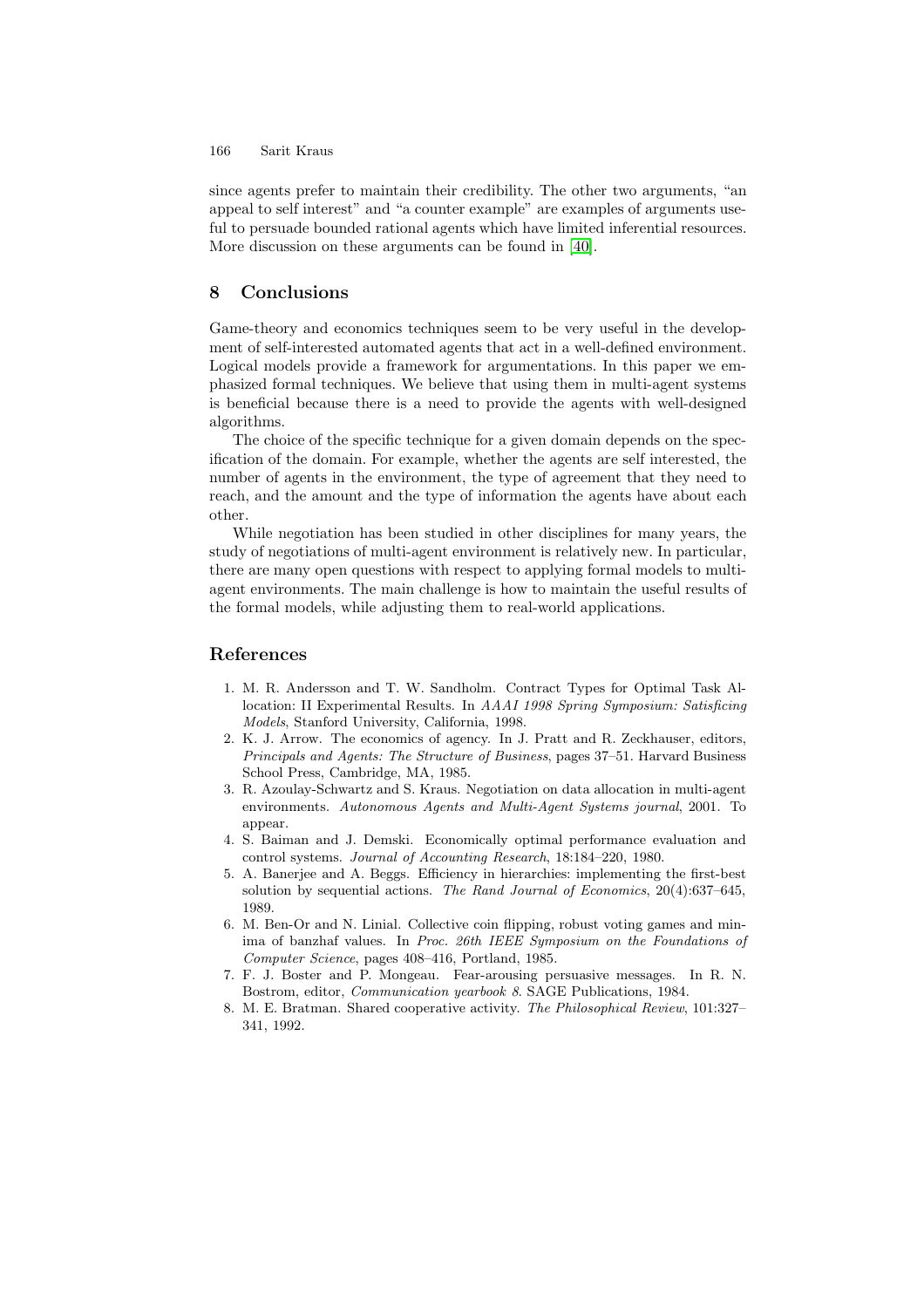- <span id="page-17-15"></span>9. B. Caillaud, R. Guesnerie, P. Rey, and J. Tirole. Government intervention in production and incentives theory: a review of recent contributions. *Rand Journal of Economics*, 19(1):1–26, 1988.
- <span id="page-17-1"></span>10. S.E. Conry, K. Kuwabara, V.R. Lesser, and R.A. Meyer. Multistage negotiation for distributed satisfaction. *IEEE Transactions on Systems, Man, and Cybernetics, Special Issue on Distributed Artificial Intelligence*, 21(6):1462–1477, December 1991.
- <span id="page-17-7"></span><span id="page-17-3"></span>11. D. Druckman. *Negotiations*. Sage Publications, London, 1977.
- <span id="page-17-2"></span>12. eBay. eBay - Your Personal Trading Community. http://www.ebay.com/aw/, 2001.
- 13. R. Fisher and W. Ury. *Getting To Yes: Negotiating Agreement Without Giving In.* Houghton Mifflin, Boston, 1981.
- <span id="page-17-5"></span>14. E. Freitsis. Negotiations in the pollution sharing problem. Master's thesis, Bar-Ilan University, 2000.
- <span id="page-17-10"></span>15. Y. Fujishima, K. Leyton-Brown, and Y. Shoham. Taming the computational complexity of combinatorial auctions: Optimal and approximate approaches. In Dean Thomas, editor, *Proceedings of the 16th International Joint Conference on Artificial Intelligence (IJCAI-99-Vol1)*, pages 548–553, S.F., July 31–August 6 1999. Morgan Kaufmann Publishers.
- <span id="page-17-12"></span>16. C. Gerber, C. Russ, and G. Vierke. On the suitability of market-based mechanisms for telematics applications. In *Proc. of Agents99*, pages 408–409, 1999.
- <span id="page-17-8"></span>17. E. Gimenez-Funes, L. Godo, and J. A. Rodriguez-Aguilar. Designing bidding strategies for trading agents in electronic commerce. In *ICMAS98*, pages 136– 143, Paris, 1998.
- <span id="page-17-13"></span>18. S. Grossman and O. Hart. An analysis of the principal-agent problem. *Econometrica*, 51(1):7–45, 1983.
- <span id="page-17-17"></span>19. B. J. Grosz and S. Kraus. Collaborative plans for complex group activities. *Artificial Intelligence Journal*, 86(2):269–357, 1996.
- <span id="page-17-18"></span>20. B. J. Grosz and S. Kraus. The evolution of sharedplans. In A. Rao and M. Wooldridge, editors, *Foundations and Theories of Rational Agency*, pages 227– 262. Kluwer Academic Publishers, 1999.
- <span id="page-17-6"></span>21. R. H. Guttman and P. Maes. Cooperative vs. competitive multi-agent negotiations in retail electronic commerce. In *The Second International Workshop on Cooperative Information agents (CIA98)*, pages 135–147, Paris, 1998.
- <span id="page-17-19"></span><span id="page-17-4"></span>22. Lavinia Hall, editor. *Negotiation: Strategies for Mutual Gain*. Sage, Beverly Hills, 1993.
- 23. R. Hamill, T. D. Wilson, and R. E. Nisbett. Insensitivity to sample bias: Generalizing from atypical cases. *Journal of Personality and Social Psychology*, 39:579– 589, 1980.
- <span id="page-17-16"></span>24. M. Harris and A. Raviv. Some results on incentive contracts with applications to education and employment, health insurance, and law enforcement. *The American Economic Review*, 68(1):20–30, 1978.
- <span id="page-17-14"></span>25. J. Hirshleifer and J. Riley. *The Analytics of Uncertainty and Information*. Cambridge University Press, Cambridge, 1992.
- <span id="page-17-9"></span>26. B. Huberman and S. H. Clearwater. A multi-agent system for controlling building environments. In *Proceedings of ICMAS-95*, pages 171–176, San Fransisco, 1995.
- <span id="page-17-11"></span>27. L. Hunsberger and B. Grosz. A combinatorial auction for collaborative planning. In *ICMAS-2000*, Boston, USA, 2000.
- <span id="page-17-0"></span>28. N. R. Jennings, P. Faratin, A.R. Lomuscio, S. Parsons, C. Sierra, and M. Wooldridge. Automated haggling: Building artificial negotiators. In *Pacific Rim International Conference on Artificial Intelligence*, page 1, 2000.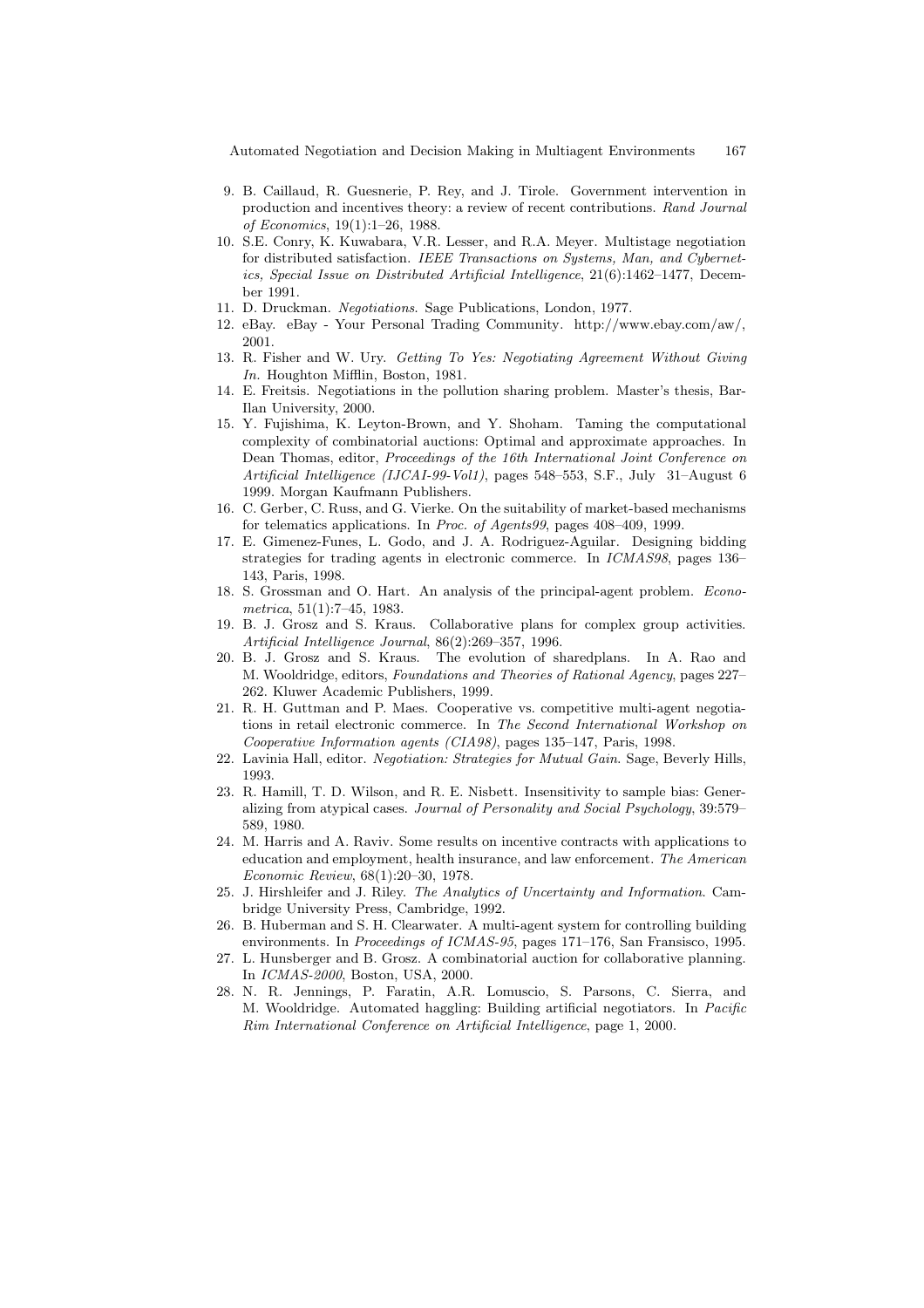- <span id="page-18-11"></span><span id="page-18-3"></span>29. R. Johnson. *Negotiation basics*. Sage, Newbury Park, 1993.
- 30. J. P. Kahan and A. Rapoport. *Theories of coalition formation*. Lawrence Erlbaum Associates, Hillsdale, New Jersey, 1984.
- <span id="page-18-20"></span><span id="page-18-2"></span>31. M. Karlins and H. I. Abelson. *Persuasion: How opinions and attitudes are changed*. Springer Publishing Company, Inc., second edition, 1970.
- 32. C.L Karrass. *The Negotiating Game: How to Get What You Want*. Thomas Crowell Company, NY, 1970.
- <span id="page-18-13"></span>33. S. P. Ketchpel. Forming coalitions in the face of uncertain rewards. In *Proc. of AAAI94*, pages 414–419, Seattle, Washington, 1994.
- <span id="page-18-9"></span>34. P. Klemperer. Auction theory: A guide to literature. *Journal of Economic Surveys*, 13(3), 1999.
- <span id="page-18-12"></span>35. M. Klusch and O. Shehory. A polynomial kernel-oriented coalition formation algorithm for rational information agents. In *Proc. of ICMAS-96*, pages 157–164, Kyoto, Japan, 1996.
- <span id="page-18-21"></span>36. R. R. Jr. Koballa. Persuading teachers to reexamine the innovative elementary science programs of yesterday: The effect of anecdotal versus data-summary communications. *Journal of Research in Science Teaching*, 23:437–449, 1986.
- <span id="page-18-19"></span>37. S. Kraus. An overview of incentive contracting. *Artificial Intelligence Journal*, 83(2):297–346, 1996.
- <span id="page-18-7"></span>38. S. Kraus. *Strategic Negotiation in Multiagent Environments*. MIT Press, Cambridge, USA, 2001.
- <span id="page-18-1"></span>39. S. Kraus and D. Lehmann. Designing and building a negotiating automated agent. *Computational Intelligence*, 11(1):132–171, 1995.
- <span id="page-18-4"></span>40. S. Kraus, K. Sycara, and A. Evenchik. Reaching agreements through argumentation: a logical model and implementation. *Artificial Intelligence*, 104(1-2):1–69, 1998.
- <span id="page-18-8"></span>41. S. Kraus and J. Wilkenfeld. A strategic negotiations model with applications to an international crisis. *IEEE Transaction on Systems Man and Cybernetics*, 23(1):313—323, 1993.
- <span id="page-18-14"></span><span id="page-18-6"></span>42. D. Kreps and R. Wilson. Sequential equilibria. *Econometrica*, 50:863–894, 1982.
- 43. J. Laffont and J. Tirole. *A Theory Of Incentives in Procurement and Regulation*. The MIT Press, Cambridge, Massachusetts, 1993.
- <span id="page-18-0"></span>44. Susan E. Lander and Victor R. Lesser. Customizing distributed search among agents with heterogeneous knowledge. In *Proc. first int. conf. on Information Knowledge Management*, pages 335–344, Baltimore, 1992.
- <span id="page-18-16"></span>45. M. Landsberger and I. Meilijson. Monopoly insurance under adverse selection when agents differ in risk aversion. *Journal of Economic Theory*, 63:392–407, 1994.
- <span id="page-18-10"></span>46. Daniel Lehmann, Liadan Ita O'Callaghan, and Yoav Shoham. Truth revelation in rapid, approximately efficient combinatorial auctions. In *Proceedings of the ACM Conference on Electronic Commerce (EC'99)*, pages 96–102, N.Y., November 3–5 1999. ACM Press.
- <span id="page-18-5"></span>47. R. D. Luce and H. Raiffa. *Games and Decisions*. John Wiley and Sons, New York, 1957.
- <span id="page-18-15"></span>48. I. Macho-Stadler and J. Pérez-Castrillo. Moral hazard and cooperation. *Economics Letters*, 35:17–20, 1991.
- <span id="page-18-18"></span>49. T. W. Malone, R. E. Fikes, K. R. Grant, and M. T. Howard. Enterprise: A marketlike task schedule for distributed computing environments. In B. A. Huberman, editor, *The Ecology of Computation*, pages 177–205. North Holland, 1988.
- <span id="page-18-17"></span>50. S. Matthews. Selling to risk averse buyers with unobservable tastes. *Journal of Economy Theory*, 30:370–400, 1983.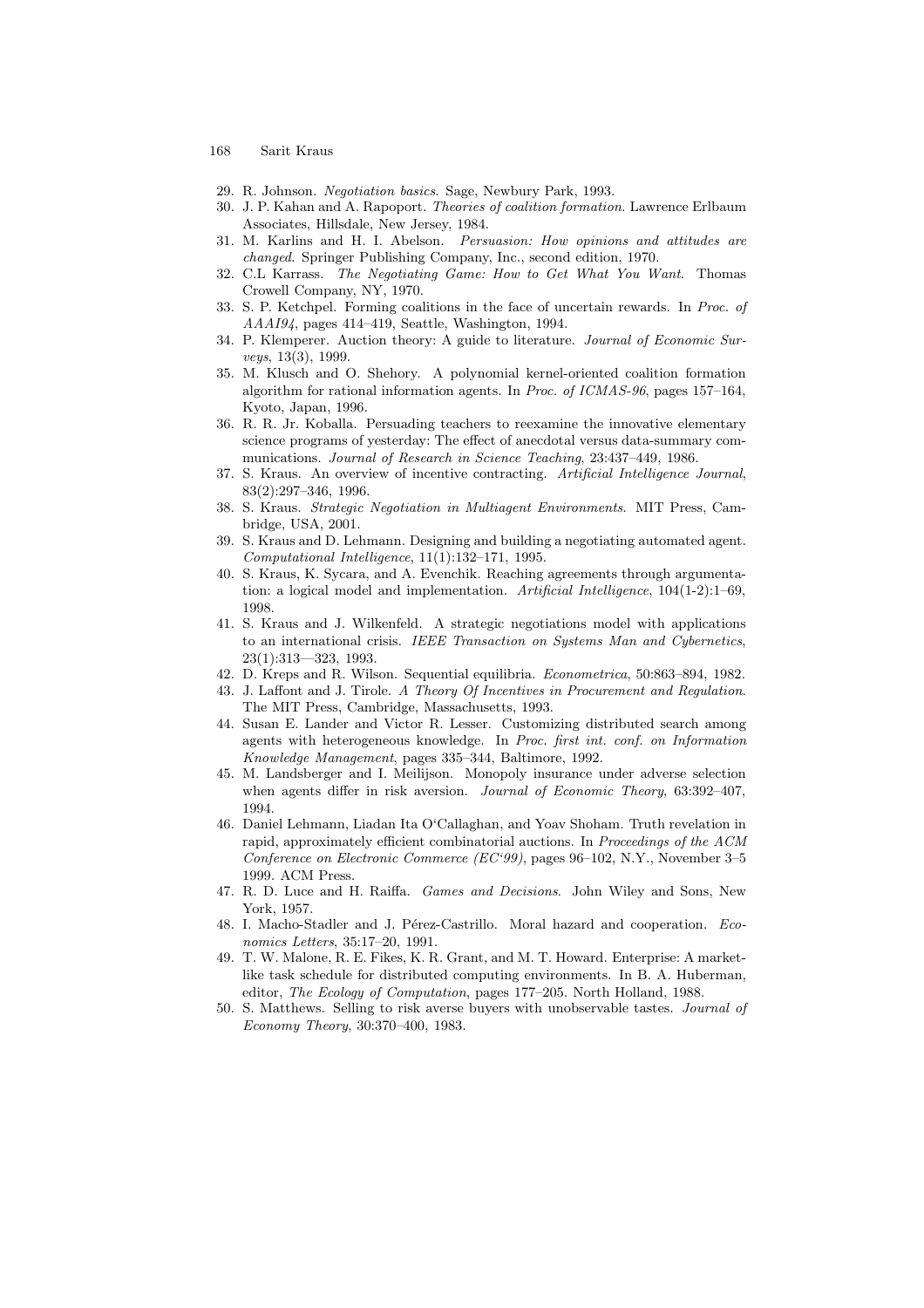- <span id="page-19-16"></span>51. R. P. McAfee and J. McMillan. Bidding for contracts: a principal-agent analysis. *The Rand Journal of Economics*, 17(3):326–338, 1986.
- <span id="page-19-0"></span>52. T. Moehlman, V. Lesser, and B. Buteau. Decentralized negotiation: An approach to the distributed planning problem. *Group Decision and Negotiation*, 2:161–191, 1992.
- <span id="page-19-15"></span><span id="page-19-8"></span>53. D. Monderer and M. Te nnenholtz. Optimal auctions revisited. *Artificial Intelligence Journal*, 120:29–42, 2000.
- <span id="page-19-14"></span>54. R. Myerson. Mechanism design by an informed principal. *Econometrica*, 51:1767—1798, 1983.
- 55. B. Nalebuff and J. Stiglitz. Information, competition, and markets. *American Economic Review*, 73(2):278–283, 1983.
- <span id="page-19-4"></span>56. NASA. EOSDIS Home Page. http://www-v0ims.gsfc.nasa.gov/v0ims/index.html, 1996.
- <span id="page-19-10"></span><span id="page-19-6"></span>57. J. F. Nash. Two-person cooperative games. *Econometrica*, 21:128–140, 1953.
- 58. Noam Nisan. Bidding and allocation in combinatorial auctions. In *ACM Conference on Electronic Commerce*, pages 1–12, 2000.
- <span id="page-19-23"></span>59. R. E. Nisbett, E. Borgida, R. Crandall, and H. Reed. Popular induction: information is not necessarily informative. In J. S. Carroll and J. W. Payne, editors, *Cognition and social behavior*. Lawrence Erlbaum, 1976.
- <span id="page-19-18"></span>60. T. Ohko, K. Hiraki, and Y. Anzai. Reducing communication load on contract net by case-based reasoning:extension with directed contract and forgetting. In *Proceedings of the First International Conference on Multi–Agent Systems*, Cambridge, MA, 1995. MIT Press.
- <span id="page-19-21"></span><span id="page-19-2"></span>61. Daniel J. O'Keefe. *Persuasion: Theory and Research*. SAGE Publications, 1990.
- 62. M. J. Osborne and A. Rubinstein. *Bargaining and Markets*. Academic Press Inc., San Diego, California, 1990.
- <span id="page-19-5"></span>63. M. J. Osborne and A. Rubinstein. *A Course in Game Theory*. MIT Press, Cambridge, Massachusetts, 1994.
- <span id="page-19-19"></span>64. S. Parsons, C. Sierra, and N. R. Jennings. Agents that reason and negotiate by arguing. *Journal of Logic and Computation*, 8(3):261–292, 1998.
- <span id="page-19-17"></span>65. H. van Dyke Parunak. Manufacturing experience with the contract net. In *Proceedings of the 1995 Distributed Artificial Intelligence Workshop*, pages 67–91, December 1995.
- <span id="page-19-22"></span><span id="page-19-20"></span>66. D. G. Pruitt. *Negotiation Behavior*. Academic Press, New York, N.Y., 1981.
- 67. Z. Qiu and M. Tambe. Flexible negotiations in teamwork: Extended abstract. In *Proceedings of the AAAI Fall Symposium on Distributed Continual Planning*, 1998.
- <span id="page-19-3"></span>68. H. Raiffa. *The Art and Science of Negotiation*. Harvard University Press, Cambridge, MA, 1982.
- <span id="page-19-13"></span><span id="page-19-11"></span>69. A. Rapoport. *N-Person Game Theory*. University of Michigan, Michigan, 1970.
- <span id="page-19-7"></span>70. E. Rasmusen. *Games and Information*. Basil Blackwell Ltd., Cambridge, MA, 1989.
- 71. Amir Ronen. Algorithms for rational agents. In *Conference on Current Trends in Theory and Practice of Informatics*, pages 56–70, 2000.
- <span id="page-19-9"></span>72. J. S. Rosenschein. *Rational Interaction: Cooperation Among Intelligent Agents*. PhD thesis, Stanford University, 1986.
- <span id="page-19-1"></span>73. J. S. Rosenschein and G. Zlotkin. *Rules of Encounter: Designing Conventions for Automated Negotiation Among Computers*. MIT Press, Boston, 1994.
- <span id="page-19-12"></span>74. S. Ross. The economic theory of agency: The principal's problem. *The American Economic Review*, 63(2):134–139, 1973.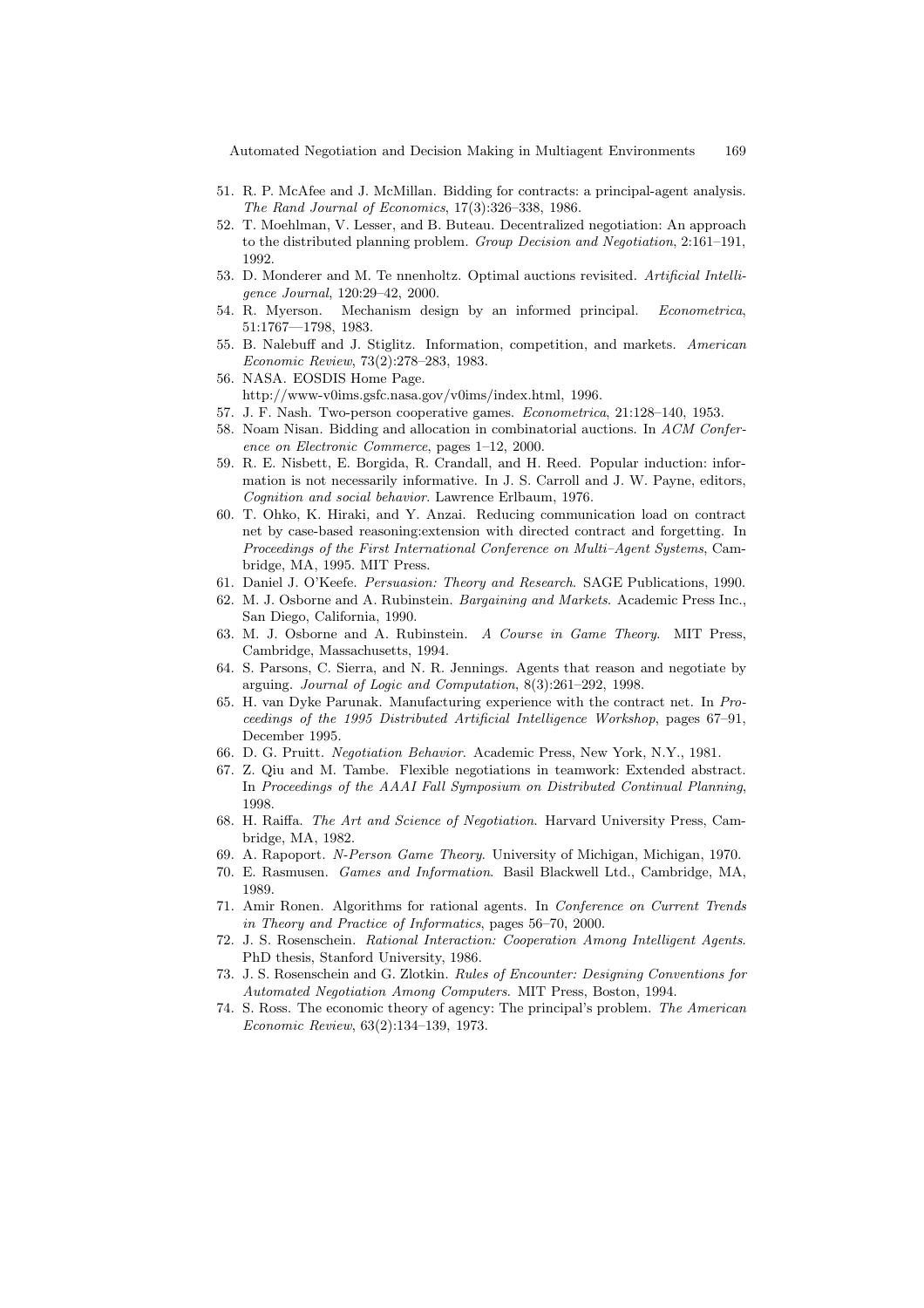- <span id="page-20-7"></span><span id="page-20-1"></span>75. A. E. Roth. *Axiomatic Models of Bargaining*. Lecture Notes in Economics and Mathematical Systems No. 170. Springer-Verlag, Berlin, 1979.
- <span id="page-20-2"></span>76. M. H. Rothkopf, A. Pekec, and R. M. Harstad. Computationally manageable combinatorial auctions. Technical Report 95-09, DIMACS, April 19 1995.
- <span id="page-20-14"></span>77. A. Rubinstein. Perfect equilibrium in a bargaining model. *Econometrica*, 50(1):97–109, 1982.
- <span id="page-20-4"></span>78. A. Rubinstein and M. Yaari. Repeated insurance contracts and moral hazard. *Journal of Economic Theory*, 30:74–97, 1983.
- 79. T. Sandholm. An implementation of the contract net protocol based on marginal cost calculations. In *Proc. of AAAI-93*, pages 256–262, Washington D.C., July 1993.
- <span id="page-20-12"></span>80. T. Sandholm, K. Larson, M. R. Andersson, O. Shehory, and F. Tohm. Coalition structure generation with worst case guarantees. *Artificial Intelligence Journal*, 111:209–238, 1999.
- <span id="page-20-17"></span>81. T. Sandholm, S. Sikka, and S. Norden. Algorithms for optimizing leveled commitment contracts. In *Proc. of IJCAI99*, pages 535–540, Stockholm, Sweden, 1999.
- <span id="page-20-18"></span>82. T. Sandholm and Y. Zhou. Surplus equivalence of leveled commitment contracts. In *Prof. of ICMAS-2000*, pages 247–254, Boston, MA, 2000. IEEE Computer Society.
- <span id="page-20-5"></span>83. T. W. Sandholm. Limitations of the vickrey auction in computational multiagent systems. In *International Conference on Multiagent Systems (ICMAS-96)*, pages 299–306, Kyoto, Japan, 1996.
- <span id="page-20-13"></span>84. T. W. Sandholm and V. R. Lesser. Coalition formation among bounded rational agents. In *Proc. of IJCAI-95*, pages 662–669, Montrèal, 1995.
- <span id="page-20-0"></span>85. T. W. Sandholm and V. R. Lesser. Issues in automated negotiation and electronic commerce: Extending the contract net framework. In *First International Conference on Multiagent Systems (ICMAS-95)*, pages 328–335, San Fransisco, 1995.
- <span id="page-20-8"></span>86. T. W. Sandholm and V. R. Lesser. Coalition formation among bounded rational agents. *Artificial Intelligence*, 94(1-2):99–137, 1997. Special issue on Principles of Multi-Agent Systems.
- <span id="page-20-3"></span>87. R. Schwartz and S. Kraus. Negotiation on data allocation in multi-agent environments. In *Proc. of AAAI-97*, pages 29–35, Providence, Rhode Island, 1997.
- <span id="page-20-6"></span>88. R. Schwartz and S. Kraus. Bidding mechanisms for data allocation in multiagent environments. In Munindar P. Singh, Anand S. Rao, and Michael J. Wooldridge, editors, *Intelligent Agents IV: Agent Theories, Architectures, and Languages*, pages 61–75. Springer-Verlag, 1998.
- <span id="page-20-16"></span>89. Sandip Sen and Edmund Durfee. A contracting model for flexible distributed scheduling. *Annals of Operations Research*, 65:195–222, 1996.
- <span id="page-20-15"></span>90. S. Shavell. Risk sharing and incentives in the principal and agent relationship. *Bell Journal of Economics*, 10:55–79, 1979.
- <span id="page-20-9"></span>91. O. Shehory and S. Kraus. Methods for task allocation via agent coalition formation. *Artificial Intelligentce*, 15(3):218–251, 1998.
- <span id="page-20-10"></span>92. O. Shehory and S. Kraus. Feasible formation of stable coalitions among autonomous agents in non-super-additive environments. *Computational Intelligence*, 15(3):218–251, 1999.
- <span id="page-20-11"></span>93. K. I. Shimomura. The bargaining set and coalition formation. Technical Report 95-11, Brown University, Dept. of Economics, 1995.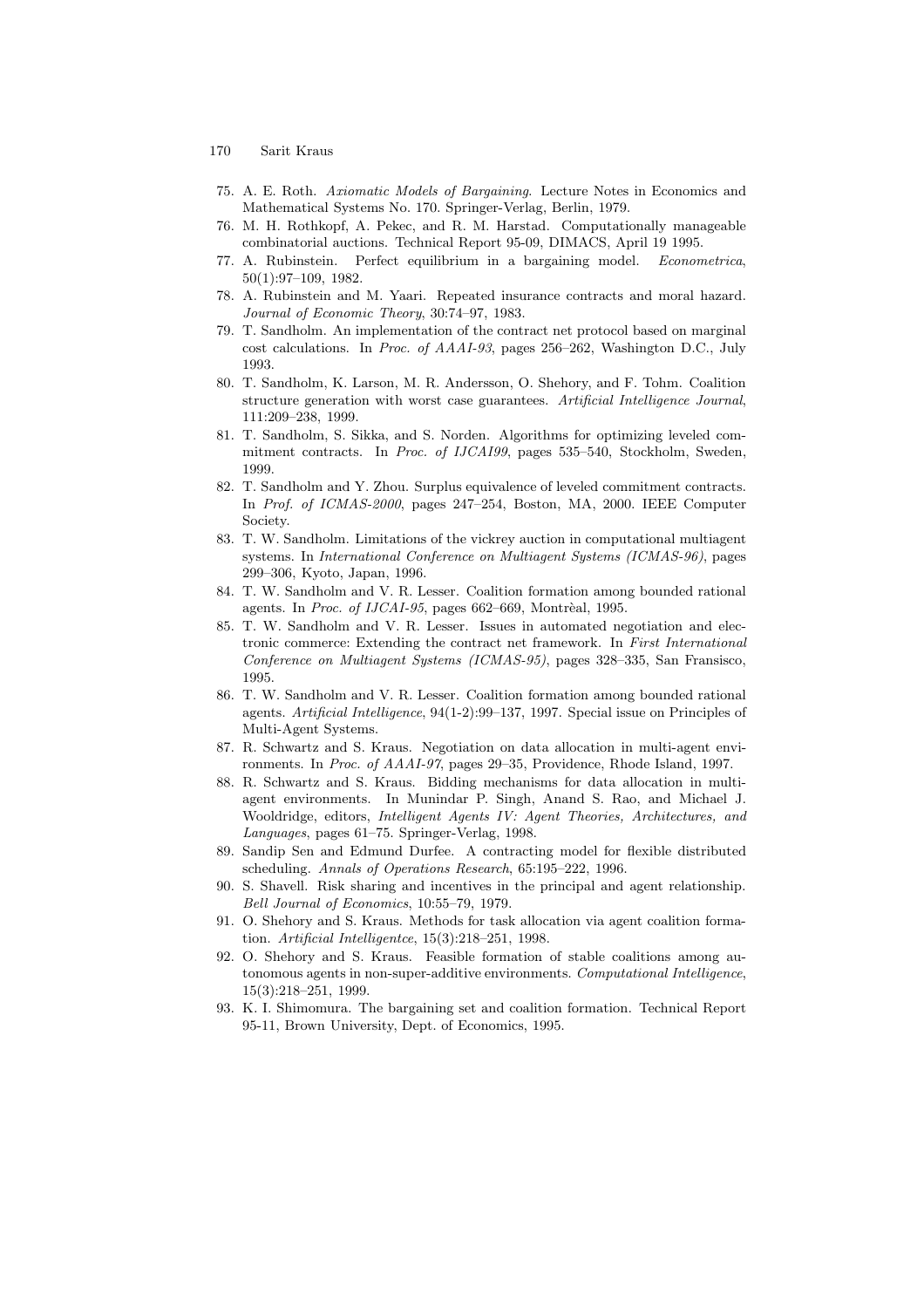- <span id="page-21-2"></span>94. C. Sierra, P. Faratin, and N. Jennings. A service-oriented negotiation model between autonomous agents. In *Proc. 8th European Workshop on Modeling Autonomous Agents in a Multi-Agent World (MAAMAW-97)*, pages 17–35, Ronneby, Sweden, 1997.
- <span id="page-21-15"></span>95. R. Smith and R. Davis. Framework for cooperation in distributed problem solvers. *IEEE Transactions on Systems, Man and Cybernetic*, C-29(12):61–70, 1981.
- <span id="page-21-17"></span>96. R.G. Smith. The contract net protocol: High-level communication and control in a distributed problem soler. *IEEE Transactions on Computers*, 29:1104–1113, 1980.
- <span id="page-21-16"></span>97. R.G. Smith and R. Davis. Negotiation as a metaphor for distributed problem solving. *Artificial Intelligence*, 20:63–109, 1983.
- <span id="page-21-14"></span>98. M. Spence and R. Zeckhauser. Insurance, information and individual action. *The American Economic Review*, 61(1):380–391, 1971.
- <span id="page-21-1"></span>99. K. P. Sycara. *Resolving Adversarial Conflicts: An Approach to Integrating Case-Based and Analytic Methods*. PhD thesis, School of Information and Computer Science, Georgia Institute of Technology, 1987.
- <span id="page-21-0"></span>100. K. P. Sycara. Persuasive argumentation in negotiation. *Theory and Decision*, 28:203–242, 1990.
- <span id="page-21-20"></span><span id="page-21-3"></span>101. S. E. Taylor and S. C. Thompsons. Staking the elusive vividness effect. *Psychological Review*, 89:155–181, 1982.
- 102. Jean Tirole. *The Theory of Industrial Organization*. The MIT Press, Cambridge, MA, 1988.
- <span id="page-21-19"></span>103. S. Toulmin, R. Rieke, and A. Janik. *An introduction to reasoning*. Macmillan Publishing Co., Inc., 1979.
- <span id="page-21-8"></span>104. M. Tsvetovatyy, M. Gini, B. Mobasher, and Z. Wieckowski. Magma: An agentbased virtual market for electronic commerce. *Applied Artificial Intelligence, special issue on Intelligent Agents*, 6:501–523, 1997.
- <span id="page-21-7"></span>105. M. B. Tsvetovatyy and M. Gini. Toward a virtual marketplace: Architectures and strategis. In *The first International Conference on the Practical Application of Intelligent Agents and Multi Agents Technology*, pages 597–614, London, 1996.
- <span id="page-21-18"></span><span id="page-21-6"></span>106. B. Vermazen. Objects of intention. *Philosophical Studies*, 71:223–265, 1993.
- 107. William Vickrey. Counterspeculation, auctions, and competitive sealed tenders. *J. of Finance*, 16:8–37, March 1961.
- <span id="page-21-13"></span>108. R. Vohra. Coalitional non-cooperative approaches to cooperation. Technical Report 95-6, Brown University, Dept. of Economics, 1995.
- <span id="page-21-10"></span>109. M. Wellman. A market-oriented programming environment and its application to distributed multicommodity flow problems. *Journal of Artificial Intelligence Research*, 1:1–23, 1993.
- <span id="page-21-12"></span>110. M. Wellman. Market-oriented programming: Some early lessons. In S. Clearwater, editor, *Market-Based Control: A Paradigm for Distributed Resource Allocation*. World Scientific, Singapore, 1996.
- <span id="page-21-5"></span>111. M. Wellman and M. Wurman. TAC: Trading agent competition. http://auction2.eecs.umich.edu/game.html, 2001.
- <span id="page-21-11"></span>112. M. P. Wellman and P.R. Wurman. Market-aware agents for a multiagent world. *Robotics and Autonomous Systems*, 24:115–125, 1998.
- <span id="page-21-4"></span>113. J. Wilkenfeld, S. Kraus, K. Holley, and M. Harris. Genie: A decision support system for crisis negotiations. *Decision Support Systems*, 14:369–391, 1995.
- <span id="page-21-9"></span>114. R. Wilson. Incentive efficiency of double auctions. *Econometrica*, 53(5):1101– 1116, 1985.